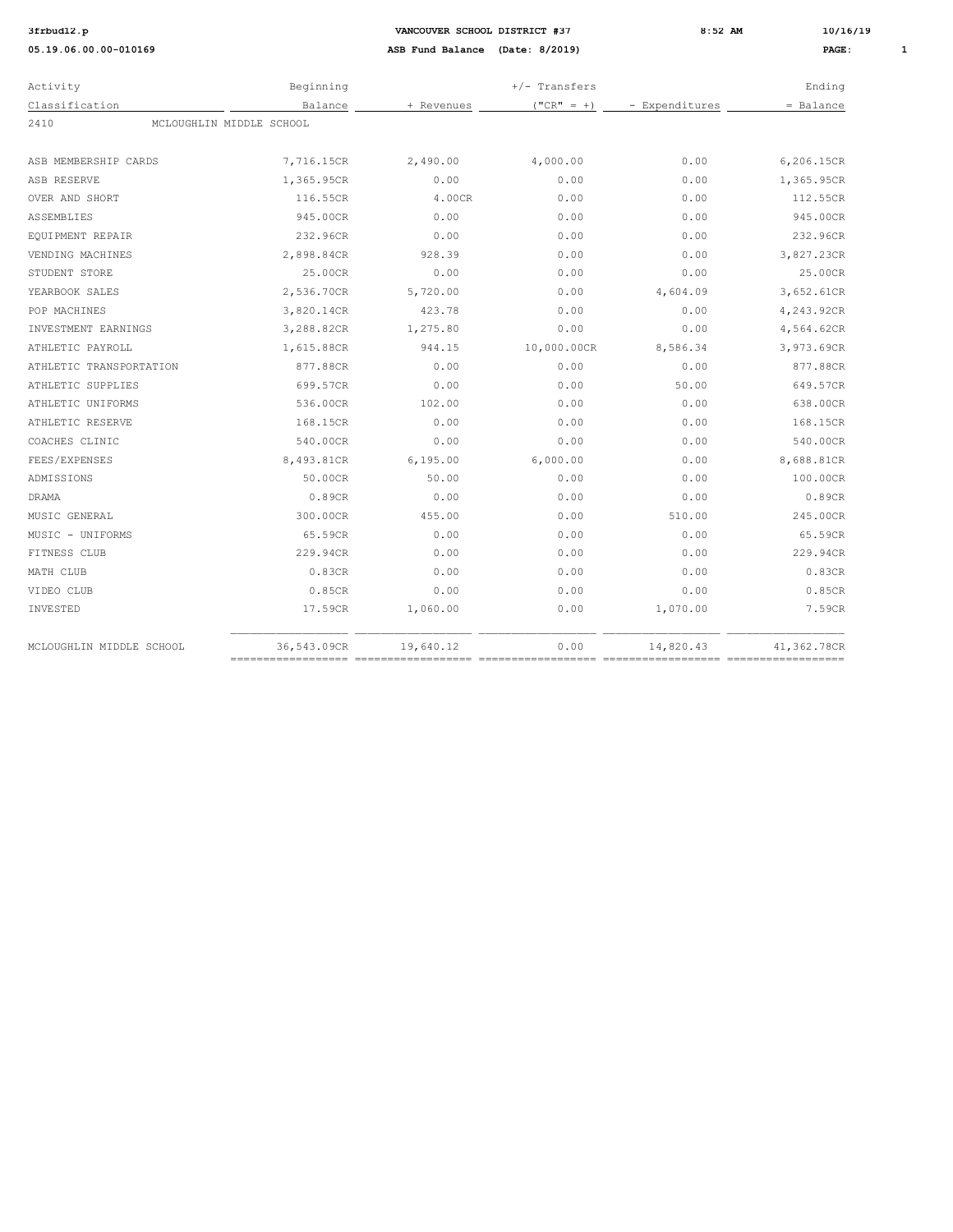**3frach 3frbud2.pp 3frbud12.pp 8:52 AM 10/16/19 8:52 AM 10/16/19 8:52 AM 10/16/19 8:52 AM PAGE:** 

| Activity                        | Beginning                  |            | $+/-$ Transfers             |                | Ending                        |
|---------------------------------|----------------------------|------------|-----------------------------|----------------|-------------------------------|
| Classification                  | Balance                    | + Revenues | $("CR" = +)$                | - Expenditures | = Balance                     |
| 2430<br>JASON LEE MIDDLE SCHOOL |                            |            |                             |                |                               |
|                                 |                            |            |                             |                |                               |
| ASB MEMBERSHIP CARDS            | 213.00CR                   | 2,580.00   | 411.00                      | 0.00           | 2,382.00CR                    |
| OVER AND SHORT                  | 15.50CR                    | 10.00      | 0.00                        | 0.00           | 25.50CR                       |
| CONFERENCE REGISTRATION         | 58.02CR                    | 0.00       | 0.00                        | 0.00           | 58.02CR                       |
| FUND RAISING - PROJECTS         | 548.25CR                   | 1,492.59   | 0.00                        | 941.22         | 1,099.62CR                    |
| EXTRACURRICULAR MUSIC           | 743.72CR                   | 0.00       | 0.00                        | 0.00           | 743.72CR                      |
| VENDING MACHINES                | 577.10CR                   | 372.08     | 0.00                        | 0.00           | 949.18CR                      |
| STUDENT ACTIVITY                | 0.00                       | 0.00       | 522.35CR                    | 427.03         | 95.32CR                       |
| STUDENT EXECUTIVE COUNCIL       | 41.26CR                    | 0.00       | 0.00                        | 0.00           | 41.26CR                       |
| STUDENT STORE                   | 384.86CR                   | 64.00      | 122.35                      | 0.00           | 326.51CR                      |
| YEARBOOK SALES                  | 4,067.09CR                 | 9,430.00   | 317.50CR                    | 7,790.34       | 6,024.25CR                    |
| POP MACHINES                    | 0.00                       | 1,777.15   | 0.00                        | 0.00           | 1,777.15CR                    |
| INVESTMENT EARNINGS             | 401.56CR                   | 615.48     | 0.00                        | 0.00           | 1,017.04CR                    |
| BASKETBALL - BOYS               | 200.00CR                   | 0.00       | 0.00                        | 0.00           | 200.00CR                      |
| BASKETBALL - GIRLS              | 200.00CR                   | 0.00       | 0.00                        | 0.00           | 200.00CR                      |
| FOOTBALL                        | 200.00CR                   | 0.00       | 0.00                        | 13.66          | 186.34CR                      |
| TRACK - BOYS                    | 202.97CR                   | 0.00       | 0.00                        | 35.34          | 167.63CR                      |
| CROSS COUNTRY                   | 200.00CR                   | 0.00       | 0.00                        | 0.00           | 200.00CR                      |
| WRESTLING                       | 200.00CR                   | 0.00       | 0.00                        | 0.00           | 200.00CR                      |
| VOLLEYBALL                      | 200.00CR                   | 0.00       | 0.00                        | 0.00           | 200.00CR                      |
| ATHLETIC PAYROLL                | 1,860.91CR                 | 1,007.30   | 7,000.00CR                  | 8,960.72       | 907.49CR                      |
| ATHLETIC TOURNAMENTS            | 30.00CR                    | 0.00       | 20.00CR                     | 50.00          | 0.00                          |
| ATHLETIC TRANSPORTATION         | 407.57CR                   | 0.00       | 0.00                        | 0.00           | 407.57CR                      |
| ATHLETIC SUPPLIES               | 1,025.20CR                 | 0.00       | 0.00                        | 0.00           | 1,025.20CR                    |
| ATHLETIC UNIFORMS               | 854.01CR                   | 24.00      | 0.00                        | 0.00           | 878.01CR                      |
| COACHES CLINIC                  | 444.42CR                   | 0.00       | 0.00                        | 0.00           | 444.42CR                      |
| FEES/EXPENSES                   | 2,495.55CR                 | 7,540.00   | 6,835.00                    | 0.00           | 3,200.55CR                    |
| ADMISSIONS                      | 85.00CR                    | 0.00       | 20.00                       | 0.00           | 65.00CR                       |
| <b>BOWLING</b>                  | 200.00CR                   | 0.00       | 11.00CR                     | 210.30         | 0.70CR                        |
| NATIONAL HONOR SOCIETY          | 20.00CR                    | 10.00      | 0.00                        | 0.00           | 30.00CR                       |
| MATH CLUB                       | 764.63CR                   | 56.00      | 0.00                        | 150.00         | 670.63CR                      |
| <b>SCIENCE CLUB</b>             | 44.83CR                    | 0.00       | 0.00                        | 0.00           | 44.83CR                       |
| INVESTED                        | 0.00                       | 616.00     | 482.50                      | 133.50         | 0.00                          |
| JASON LEE MIDDLE SCHOOL         | 16,685.45CR<br>=========== | 25,594.60  | 0.00<br>=================== | 18,712.11      | 23,567.94CR<br>============== |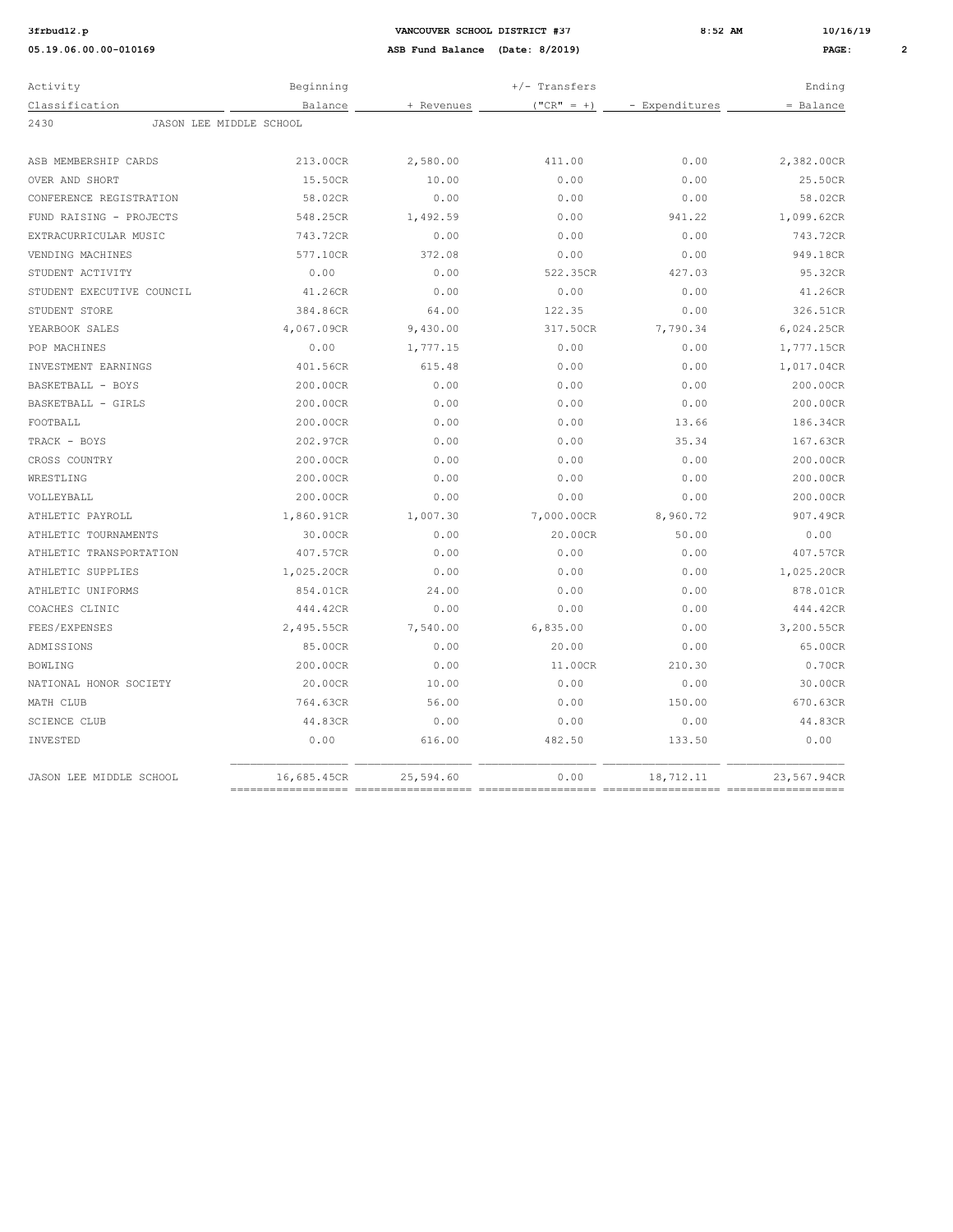| Activity                     | Beginning   |            | $+/-$ Transfers |                | Ending      |
|------------------------------|-------------|------------|-----------------|----------------|-------------|
| Classification               | Balance     | + Revenues | $("CR" = +)$    | - Expenditures | = Balance   |
| 2440<br>GAISER MIDDLE SCHOOL |             |            |                 |                |             |
| ASB MEMBERSHIP CARDS         | 2,137.56CR  | 2,845.00   | 4,000.00        | 0.00           | 982.56CR    |
| ASB RESERVE                  | 1,461.51CR  | 0.00       | 0.00            | 0.00           | 1,461.51CR  |
| OVER AND SHORT               | 109.80CR    | 9.78       | 0.00            | 0.00           | 119.58CR    |
| AWARDS                       | 102.48CR    | 0.00       | 0.00            | 0.00           | 102.48CR    |
| CONFERENCE REGISTRATION      | 0.70CR      | 0.00       | 0.00            | 0.00           | 0.70CR      |
| STUDENT ACTIVITY             | 287.39CR    | 40.00      | 500.00CR        | 569.81         | 257.58CR    |
| STUDENT STORE                | 1,254.47CR  | 0.00       | 0.00            | 0.00           | 1,254.47CR  |
| YEARBOOK SALES               | 3,932.70CR  | 7,860.00   | 0.00            | 9,372.41       | 2,420.29CR  |
| YEARBOOK PRIOR YEAR SALE     | 7,875.52CR  | 0.00       | 0.00            | 0.00           | 7,875.52CR  |
| POP MACHINES                 | 5,119.42CR  | 931.25     | 0.00            | 0.00           | 6,050.67CR  |
| INVESTMENT EARNINGS          | 5,546.45CR  | 1,406.24   | 4,500.00        | 0.00           | 2,452.69CR  |
| ATHLETIC PAYROLL             | 2,104.67CR  | 0.00       | 8,000.00CR      | 9,980.46       | 124.21CR    |
| ATHLETIC SUPPLIES            | 1,050.29CR  | 0.00       | 0.00            | 300.00         | 750.29CR    |
| ATHLETIC UNIFORMS            | 513.96CR    | 175.00     | 0.00            | 0.00           | 688.96CR    |
| FEES/EXPENSES                | 4,735.62CR  | 8,840.00   | 0.00            | 50.00          | 13,525.62CR |
| ADMISSIONS                   | 700.94CR    | 175.00     | 0.00            | 0.00           | 875.94CR    |
| MUSIC GENERAL                | 389.35CR    | 150.00     | 0.00            | 150.00         | 389.35CR    |
| MUSIC - UNIFORMS             | 56.46CR     | 0.00       | 0.00            | 0.00           | 56.46CR     |
| MUSIC - CHOIR                | 334.30CR    | 120.00     | 0.00            | 160.00         | 294.30CR    |
| NATIONAL HONOR SOCIETY       | 560.00CR    | 340.00     | 0.00            | 385.00         | 515.00CR    |
| INVESTED                     | 615.28CR    | 436.00CR   | 0.00            | 173.44         | 5.84CR      |
| GAISER MIDDLE SCHOOL         | 38,888.87CR | 22,456.27  | 0.00            | 21, 141. 12    | 40.204.02CR |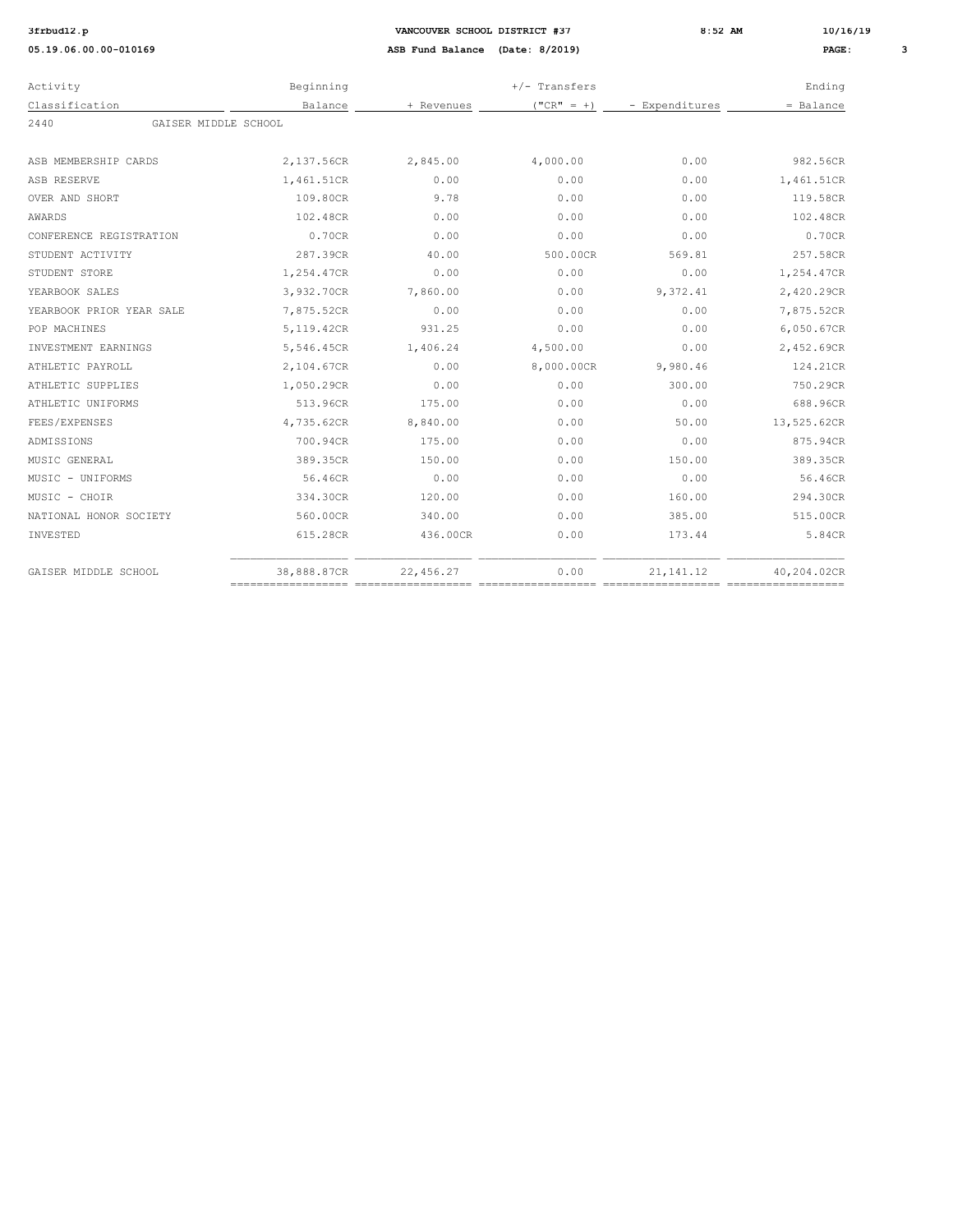| 3frbud12 |  |
|----------|--|
|----------|--|

**3frbud12.p VANCOUVER SCHOOL DISTRICT #37 8:52 AM 10/16/19 05.19.06.00.00-010169 ASB Fund Balance (Date: 8/2019) PAGE: 4**

| Activity                   | Beginning   |            | $+/-$ Transfers |                | Ending      |
|----------------------------|-------------|------------|-----------------|----------------|-------------|
| Classification             | Balance     | + Revenues | $("CR" = +)$    | - Expenditures | $=$ Balance |
| ALKI MIDDLE SCHOOL<br>2450 |             |            |                 |                |             |
| ASB MEMBERSHIP CARDS       | 1,785.03CR  | 3,860.00   | 590.00          | 0.00           | 5,055.03CR  |
| ASB RESERVE                | 5,365.52CR  | 0.00       | 0.00            | 0.00           | 5,365.52CR  |
| OVER AND SHORT             | 0.00        | 2.00       | 0.00            | 0.00           | 2.00CR      |
| ASSEMBLIES                 | 50.00CR     | 0.00       | 0.00            | 0.00           | 50.00CR     |
| AWARDS                     | 158.85CR    | 0.00       | 0.00            | 108.40         | 50.45CR     |
| CONFERENCE REGISTRATION    | 1,314.00CR  | 0.00       | 0.00            | 616.00         | 698.00CR    |
| VENDING MACHINES           | 10,509.73CR | 770.67     | 0.00            | 0.00           | 11,280.40CR |
| STUDENT ACTIVITY           | 523.64CR    | 41.00      | 0.00            | 388.73         | 175.91CR    |
| STUDENT EXECUTIVE COUNCIL  | 194.80CR    | 0.00       | 0.00            | 65.00          | 129.80CR    |
| STUDENT STORE              | 5,488.47CR  | 29.00      | 0.00            | 0.00           | 5,517.47CR  |
| YEARBOOK SALES             | 3,331.12CR  | 10,700.00  | 0.00            | 10,109.08      | 3,922.04CR  |
| INVESTMENT EARNINGS        | 7,293.08CR  | 2,133.48   | 0.00            | 0.00           | 9,426.56CR  |
| BASKETBALL - BOYS          | 131.25CR    | 0.00       | 110.00CR        | 238.27         | 2.98CR      |
| BASKETBALL - GIRLS         | 441.64CR    | 0.00       | 0.00            | 283.79         | 157.85CR    |
| FOOTBALL                   | 2,176.38CR  | 0.00       | 0.00            | 225.10         | 1,951.28CR  |
| TRACK - BOYS               | 123.56CR    | 0.00       | 100.00CR        | 72.68          | 150.88CR    |
| TRACK - GIRLS              | 276.19CR    | 0.00       | 0.00            | 149.60         | 126.59CR    |
| CROSS COUNTRY              | 53.16CR     | 0.00       | 30.00CR         | 80.31          | 2.85CR      |
| WRESTLING                  | 160.43CR    | 0.00       | 350.00CR        | 505.64         | 4.79CR      |
| VOLLEYBALL                 | 269.04CR    | 0.00       | 0.00            | 227.64         | 41.40CR     |
| ATHLETIC PAYROLL           | 11,682.83CR | 746.65     | 0.00            | 9,831.32       | 2,598.16CR  |
| ATHLETIC TRANSPORTATION    | 1,000.28CR  | 0.00       | 0.00            | 0.00           | 1,000.28CR  |
| ATHLETIC SUPPLIES          | 1,592.52CR  | 0.00       | 0.00            | 261.05         | 1,331.47CR  |
| ATHLETIC UNIFORMS          | 253.62CR    | 96.54      | 1,950.00CR      | 2, 221.12      | 79.04CR     |
| ATHLETIC RESERVE           | 1,238.66CR  | 0.00       | 300.00          | 0.00           | 938.66CR    |
| COACHES CLINIC             | 400.00CR    | 0.00       | 0.00            | 0.00           | 400.00CR    |
| FEES/EXPENSES              | 280.96CR    | 10,990.00  | 1,950.00        | 960.47         | 8,360.49CR  |
| ADMISSIONS                 | 525.00CR    | 75.00      | 0.00            | 0.00           | 600.00CR    |
| <b>BOWLING</b>             | 300.00CR    | 0.00       | 300.00CR        | 552.84         | 47.16CR     |
| CLASS OF FY                | 1,547.69CR  | 354.98     | 0.00            | 978.48         | 924.19CR    |
| MUSIC GENERAL              | 175.83CR    | 50.00      | 0.00            | 70.00          | 155.83CR    |
| MUSIC - INSTRUMENTAL       | 164.52CR    | 293.75     | 0.00            | 287.50         | 170.77CR    |
| MUSIC - CHOIR              | 221.87CR    | 240.00     | 0.00            | 260.00         | 201.87CR    |
| S.T.A.N.D.                 | 83.52CR     | 0.00       | 0.00            | 66.42          | 17.10CR     |
| NATIONAL HONOR SOCIETY     | 331.02CR    | 750.00     | 0.00            | 385.00         | 696.02CR    |
| ENVIRONMENTAL/ECOLOGY CLUB | 1.85CR      | 0.00       | 0.00            | 0.00           | 1.85CR      |
| INVESTED                   | 24.15CR     | 630.00     | 0.00            | 648.50         | 5.65CR      |
| ALKI MIDDLE SCHOOL         | 59,470.21CR | 31,763.07  | 0.00            | 29,592.94      | 61,640.34CR |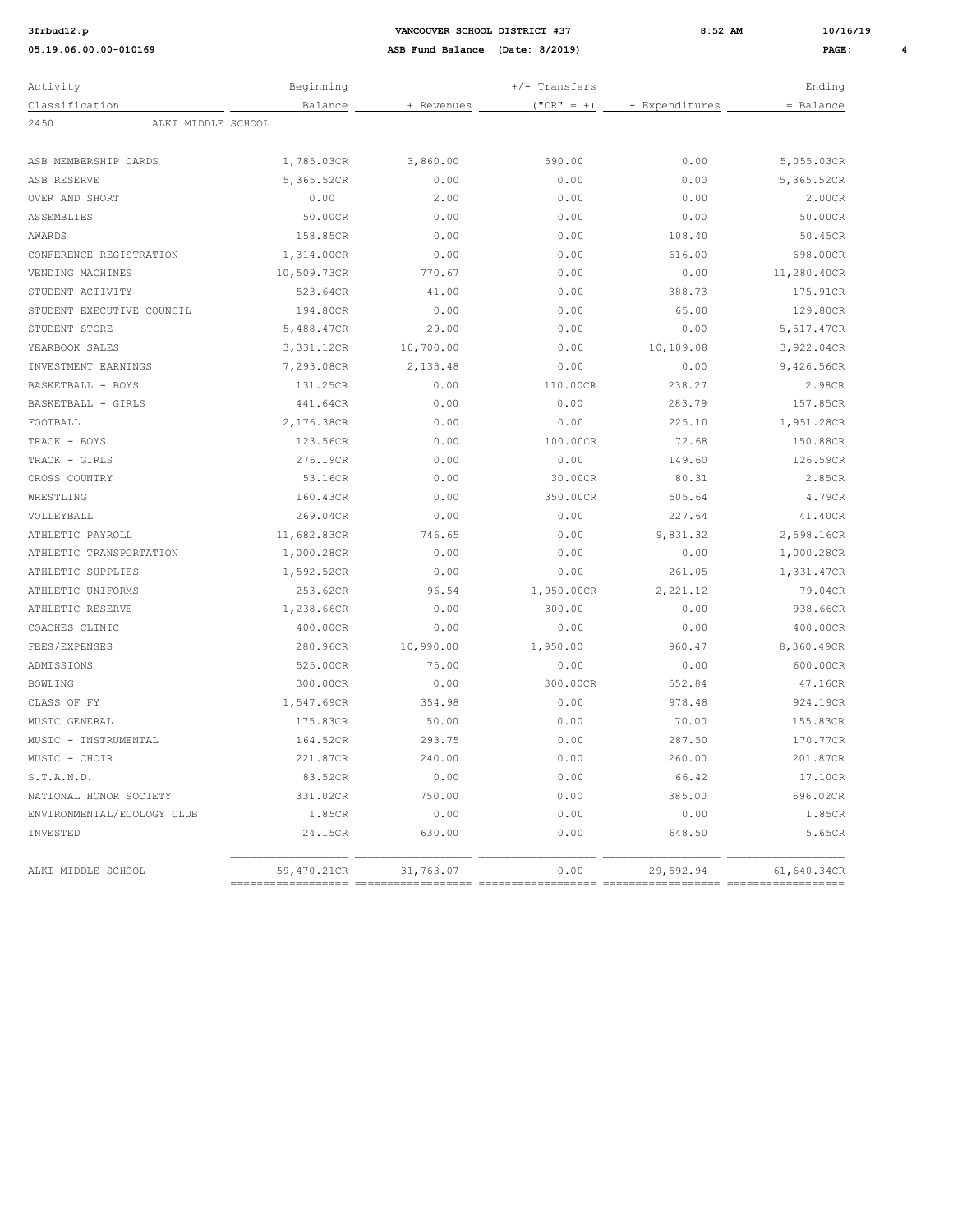## **3:52 AM 10/16/19 12.02.19 12.02.19 8:52 AM 10/16/19**

| Activity                        | Beginning                          | +/- Transfers                   |                            |                | Ending      |
|---------------------------------|------------------------------------|---------------------------------|----------------------------|----------------|-------------|
| Classification                  | Balance                            | + Revenues                      | $("CR" = +)$               | - Expenditures | = Balance   |
| 2460<br>DISCOVERY MIDDLE SCHOOL |                                    |                                 |                            |                |             |
|                                 |                                    |                                 |                            |                |             |
| ASB MEMBERSHIP CARDS            | 871.37CR                           | 3,359.00                        | 3,271.00                   | 0.00           | 959.37CR    |
| ASB RESERVE                     | 7,648.98CR                         | 0.00                            | 1,499.86CR                 | 0.00           | 9,148.84CR  |
| OVER AND SHORT                  | 259.84CR                           | 0.00                            | 0.00                       | 0.00           | 259.84CR    |
| CONFERENCE REGISTRATION         | 200.00CR                           | 0.00                            | 0.00                       | 0.00           | 200.00CR    |
| FUND RAISING - PROJECTS         | 9.43CR                             | 191.00                          | 0.00                       | 0.00           | 200.43CR    |
| VENDING MACHINES                | 2.86CR                             | 0.00                            | 2.86                       | 0.00           | 0.00        |
| STUDENT ACTIVITY                | 427.13CR                           | 0.00                            | 0.00                       | 0.00           | 427.13CR    |
| STUDENT EXECUTIVE COUNCIL       | 126.83CR                           | 0.00                            | 0.00                       | 65.00          | 61.83CR     |
| STUDENT STORE                   | 16.10CR                            | 52.50                           | 16.00                      | 0.00           | 52.60CR     |
| YEARBOOK SALES                  | 966.97CR                           | 4,725.00                        | 816.97                     | 4,055.67       | 819.33CR    |
| YEARBOOK PRIOR YEAR SALE        | 2,432.76CR                         | 0.00                            | 966.97CR                   | 0.00           | 3,399.73CR  |
| POP MACHINES                    | 610.54CR                           | 2,059.31                        | 610.00                     | 0.00           | 2,059.85CR  |
| INVESTMENT EARNINGS             | 5,806.01CR                         | 1,293.03                        | 0.00                       | 0.00           | 7,099.04CR  |
| BASKETBALL - BOYS               | 200.00CR                           | 0.00                            | 200.00CR                   | 0.00           | 400.00CR    |
| BASKETBALL - GIRLS              | 200.00CR                           | ${\bf 0}$ . ${\bf 0}$ ${\bf 0}$ | 200.00CR                   | 0.00           | 400.00CR    |
| FOOTBALL                        | 753.60CR                           | 0.00                            | 165.00CR                   | 0.00           | 918.60CR    |
| TRACK - BOYS                    | 400.00CR                           | 0.00                            | 420.00CR                   | 0.00           | 820.00CR    |
| TRACK - GIRLS                   | 0.00                               | 20.00                           | 20.00                      | 0.00           | 0.00        |
| CROSS COUNTRY                   | 266.16CR                           | 0.00                            | 20.00                      | 0.00           | 246.16CR    |
| WRESTLING                       | 200.00CR                           | 0.00                            | 200.00CR                   | 0.00           | 400.00CR    |
| VOLLEYBALL                      | 285.10CR                           | 0.00                            | 80.00                      | 0.00           | 205.10CR    |
| ATHLETIC PAYROLL                | 5,821.57CR                         | 786.85                          | 6,750.00CR                 | 10,992.45      | 2,365.97CR  |
| ATHLETIC SUPPLIES               | 1,821.35CR                         | 110.00                          | 0.00                       | 0.00           | 1,931.35CR  |
| ATHLETIC UNIFORMS               | 1,580.84CR                         | 365.00                          | 2,750.00CR                 | 2, 212.91      | 2,482.93CR  |
| ATHLETIC RESERVE                | 828.99CR                           | 0.00                            | 735.00CR                   | 350.00         | 1,213.99CR  |
| COACHES CLINIC                  | 64.75CR                            | 0.00                            | 0.00                       | 0.00           | 64.75CR     |
| LEAGUE EXPENSE                  | 43.83CR                            | 0.00                            | 0.00                       | 0.00           | 43.83CR     |
| FEES/EXPENSES                   | 1,204.06CR                         | 8,150.00                        | 8,020.00                   | 0.00           | 1,334.06CR  |
| <b>BOWLING</b>                  | 300.24CR                           | 0.00                            | 200.00CR                   | 185.18         | 315.06CR    |
| <b>DRAMA</b>                    | 385.40CR                           | 290.00                          | 210.00CR                   | 227.41         | 657.99CR    |
| MUSIC GENERAL                   | 1,100.69CR                         | 0.00                            | 0.00                       | 0.00           | 1,100.69CR  |
| MUSIC - INSTRUMENTAL            | 1,717.64CR                         | 828.50                          | 200.00CR                   | 735.00         | 2,011.14CR  |
| MUSIC - VOCAL                   | 152.93CR                           | 0.00                            | 0.00                       | 0.00           | 152.93CR    |
| MATH CLUB                       | 150.00CR                           | 30.00                           | 0.00                       | 0.00           | 180.00CR    |
| INVESTED                        | 2.72CR                             | 2,160.00                        | 1,640.00                   | 0.00           | 522.72CR    |
| DISCOVERY MIDDLE SCHOOL         | 36,858.69CR<br>=================== | 24,420.19                       | 0.00<br>================== | 18,823.62      | 42,455.26CR |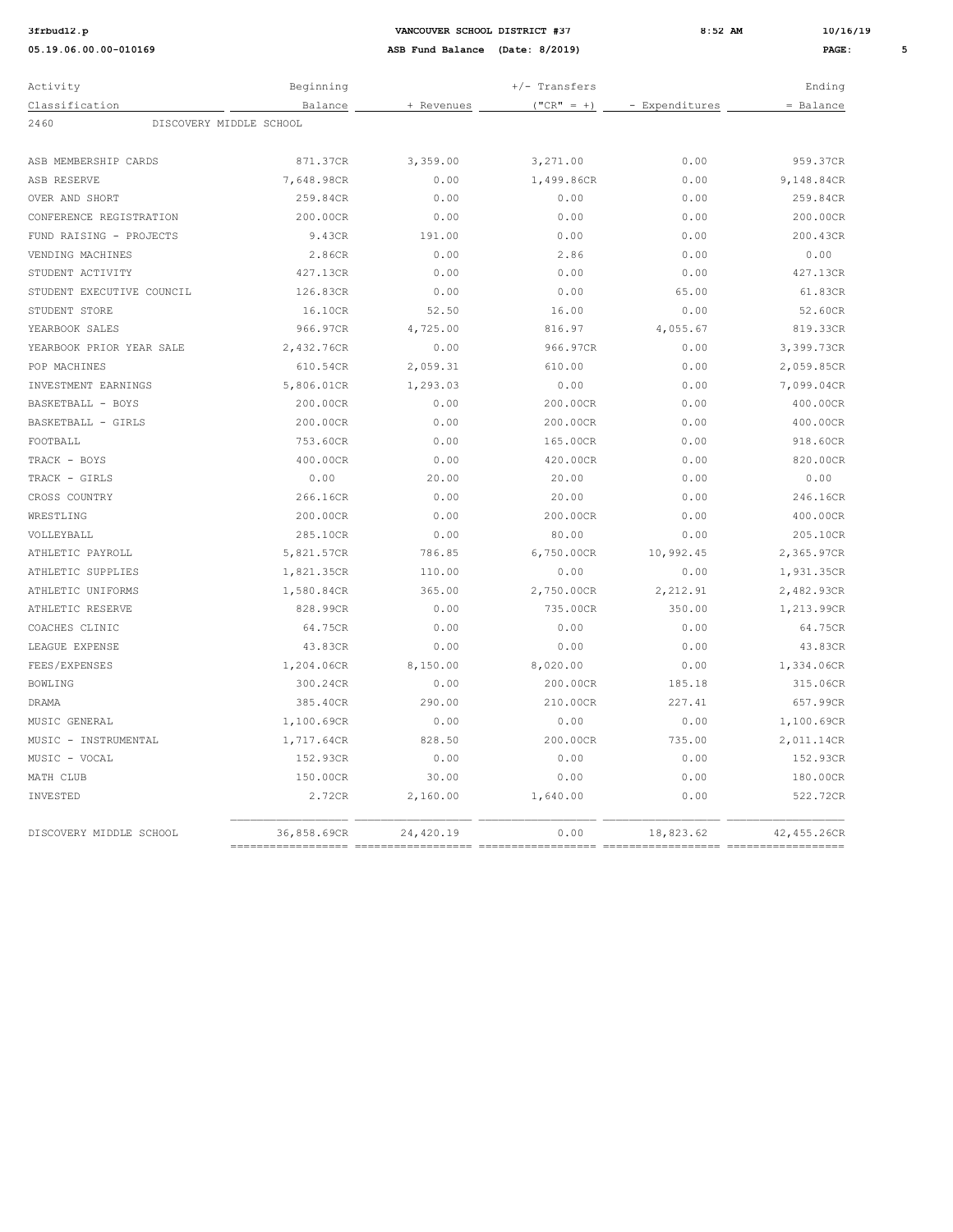| Activity                        | Beginning                          |            | $+/-$ Transfers |                | Ending      |
|---------------------------------|------------------------------------|------------|-----------------|----------------|-------------|
| Classification                  | Balance                            | + Revenues | $("CR" = +)$    | - Expenditures | $=$ Balance |
| 2470<br>JEFFERSON MIDDLE SCHOOL |                                    |            |                 |                |             |
| ASB MEMBERSHIP CARDS            | 9,707.06CR                         | 4,720.00   | 436.00          | 0.00           | 13,991.06CR |
| ASB RESERVE                     | 2,533.04CR                         | 0.00       | 0.00            | 893.94         | 1,639.10CR  |
| OVER AND SHORT                  | 10.77CR                            | 5.03       | 0.00            | 0.00           | 15.80CR     |
| CONFERENCE REGISTRATION         | 0.00                               | 0.00       | 462.00CR        | 462.00         | 0.00        |
| STUDENT EXECUTIVE COUNCIL       | 13.51CR                            | 0.00       | 5.00CR          | 18.51          | 0.00        |
| SNACK/JUICE VENDING MACHINE     | 487.84CR                           | 376.13     | 0.00            | 0.00           | 863.97CR    |
| YEARBOOK SALES                  | 3,470.79CR                         | 15,109.00  | 0.00            | 13,369.39      | 5,210.40CR  |
| YEARBOOK PRIOR YEAR SALE        | 1,313.27CR                         | 45.00      | 0.00            | 0.00           | 1,358.27CR  |
| INVESTMENT EARNINGS             | 1,782.71CR                         | 1,278.63   | 0.00            | 0.00           | 3,061.34CR  |
| BASKETBALL - BOYS               | 0.00                               | 0.00       | 900.00CR        | 877.12         | 22.88CR     |
| BASKETBALL - GIRLS              | 286.69CR                           | 0.00       | 406.00CR        | 691.82         | 0.87CR      |
| FOOTBALL                        | 0.00                               | 0.00       | 212.00CR        | 211.92         | 0.08CR      |
| TRACK - BOYS                    | 0.00                               | 0.00       | 200.00CR        | 151.76         | 48.24CR     |
| TRACK - GIRLS                   | 0.00                               | 0.00       | 100.00CR        | 59.83          | 40.17CR     |
| CROSS COUNTRY                   | 0.00                               | 0.00       | 50.00CR         | 50.00          | 0.00        |
| WRESTLING                       | 0.00                               | 0.00       | 440.00CR        | 439.34         | 0.66CR      |
| VOLLEYBALL                      | 0.00                               | 0.00       | 507.00CR        | 486.44         | 20.56CR     |
| ATHLETIC PAYROLL                | 599.28CR                           | 0.00       | 13,229.36CR     | 13,282.55      | 546.09CR    |
| ATHLETIC TRANSPORTATION         | 350.78CR                           | 0.00       | 0.00            | 0.00           | 350.78CR    |
| ATHLETIC UNIFORMS               | 601.59CR                           | 696.00     | 0.00            | 727.05         | 570.54CR    |
| ATHLETIC RESERVE                | 1.36CR                             | 0.00       | 0.00            | 0.00           | 1.36CR      |
| FEES/EXPENSES                   | 4,382.44CR                         | 12,955.00  | 15,852.00       | 0.00           | 1,485.44CR  |
| AWARDS                          | 9.83CR                             | 0.00       | 0.00            | 0.00           | 9.83CR      |
| <b>ADMISSIONS</b>               | 155.00CR                           | 175.00     | 0.00            | 0.00           | 330.00CR    |
| <b>BOWLING</b>                  | 0.00                               | 0.00       | 70.00CR         | 69.03          | 0.97CR      |
| <b>DRAMA</b>                    | 4,622.81CR                         | 1,355.56   | 729.36          | 505.74         | 4,743.27CR  |
| MUSIC GENERAL                   | 1,704.06CR                         | 100.00     | 0.00            | 20.00          | 1,784.06CR  |
| MUSIC - INSTRUMENTAL            | 1,525.04CR                         | 1,832.00   | 0.00            | 461.55         | 2,895.49CR  |
| MUSIC - CHOIR                   | 618.25CR                           | 425.00     | 0.00            | 400.00         | 643.25CR    |
| NATIONAL HONOR SOCIETY          | 0.00                               | 0.00       | 436.00CR        | 435.95         | 0.05CR      |
| INVESTED                        | 5.10CR                             | 30.00      | 0.00            | 0.00           | 35.10CR     |
| JEFFERSON MIDDLE SCHOOL         | 34,181.22CR<br>$=$ $=$ $=$ $=$ $=$ | 39,102.35  | 0.00            | 33, 613.94     | 39,669.63CR |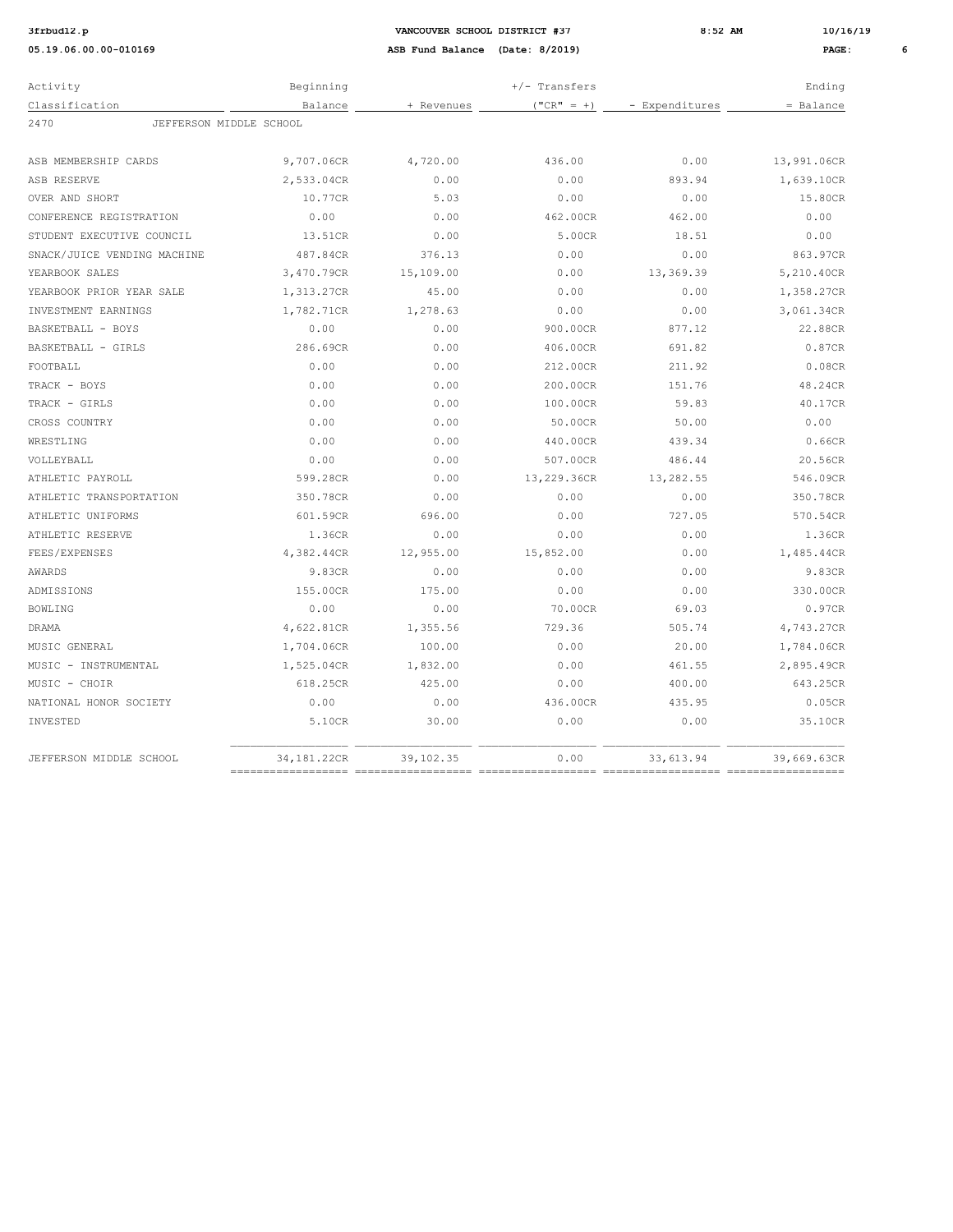| Activity                          | Beginning    |            | $+/-$ Transfers |                | Ending       |
|-----------------------------------|--------------|------------|-----------------|----------------|--------------|
| Classification                    | Balance      | + Revenues | $("CR" = +)$    | - Expenditures | = Balance    |
| 4420<br>SCHOOL OF ARTS & ACADEMIC |              |            |                 |                |              |
| ASB MEMBERSHIP CARDS              | 5,460.19CR   | 11,732.45  | 15,186.85       | 2,005.79       | 0.00         |
| ASB RESERVE                       | 10,146.98CR  | 9.00       | 0.00            | 0.00           | 10,155.98CR  |
| OVER AND SHORT                    | 103.50CR     | 116.16     | 0.00            | 0.00           | 219.66CR     |
| LITERACY MAGAZINE                 | 727.01CR     | 612.45     | 0.00            | 566.48         | 772.98CR     |
| VENDING MACHINES                  | 394.17CR     | 338.18     | 0.00            | 0.00           | 732.35CR     |
| STUDENT ACTIVITY                  | 2,430.34CR   | 10,590.41  | 19,662.91CR     | 32,683.66      | 0.00         |
| STUDENT EXECUTIVE COUNCIL         | 0.00         | 0.00       | 106.58CR        | 106.58         | 0.00         |
| SNACK/JUICE VENDING MACHINE       | 2,068.37CR   | 0.00       | 0.00            | 0.00           | 2,068.37CR   |
| YEARBOOK SALES                    | 0.00         | 22,648.00  | 0.00            | 19,542.79      | 3,105.21CR   |
| YEARBOOK PRIOR YEAR SALE          | 15,144.59CR  | 0.00       | 0.00            | 0.00           | 15,144.59CR  |
| POP MACHINES                      | 467.44CR     | 36.94      | 292.16          | 0.00           | 212.22CR     |
| INVESTMENT EARNINGS               | 12,906.97CR  | 4,416.26   | 5,334.14        | 0.00           | 11,989.09CR  |
| DRAMA                             | 10,268.35CR  | 9,455.12   | 0.00            | 7, 113.42      | 12,610.05CR  |
| MUSIC GENERAL                     | 3,470.54CR   | 10,364.33  | 0.00            | 8,273.14       | 5,561.73CR   |
| MUSIC - INSTRUMENTAL              | 2,079.16CR   | 6,700.62   | 0.00            | 4,881.27       | 3,898.51CR   |
| MUSIC - VOCAL                     | 13,839.56CR  | 5,797.78   | 0.00            | 3, 134.72      | 16,502.62CR  |
| MUSIC TRIPS                       | 14.00CR      | 0.00       | 0.00            | 0.00           | 14.00CR      |
| THEATER TECH                      | 187.80CR     | 0.00       | 0.00            | 0.00           | 187.80CR     |
| AMERICAN SIGN LANGUAGE            | 193.00CR     | 0.00       | 0.00            | 0.00           | 193.00CR     |
| <b>DRAMA</b>                      | 228.00CR     | 0.00       | 0.00            | 0.00           | 228.00CR     |
| DANCE TEAM CLUB                   | 6,534.54CR   | 37.141.39  | 0.00            | 14, 231. 23    | 29,444.70CR  |
| EXTENDED DAY - CHOIR              | 479.47CR     | 0.00       | 0.00            | 0.00           | 479.47CR     |
| MODEL U.N.                        | 41.85CR      | 4,273.00   | 605.36CR        | 4,920.21       | 0.00         |
| NATIONAL HONOR SOCIETY            | 6,309.85CR   | 2,956.00   | 0.00            | 1,211.33       | 8,054.52CR   |
| SKILLS USA MEDIA TECH             | 824.32CR     | 4,821.36   | 438.30CR        | 6,083.98       | 0.00         |
| MATH CLUB                         | 232.50CR     | 0.00       | 0.00            | 55.00          | 177.50CR     |
| <b>SCIENCE CLUB</b>               | 223.15CR     | 0.00       | 0.00            | 0.00           | 223.15CR     |
| CHILDRENS THEATRE CLUB            | 207.72CR     | 0.00       | 0.00            | 0.00           | 207.72CR     |
| MOVING IMAGE ARTS CLUB            | 4,766.19CR   | 150.00     | 0.00            | 1,223.79       | 3,692.40CR   |
| RECORDING PRODUCTION CLUB         | 2,109.93CR   | 385.00     | 0.00            | 1,971.78       | 523.15CR     |
| PEACE JAM CLUB                    | 45.00CR      | 0.00       | 0.00            | 0.00           | 45.00CR      |
| DANCE MOVEMENT COMPOSITION        | 16.57CR      | 0.00       | 0.00            | 0.00           | 16.57CR      |
| ARTS MARKETING CLUB               | 1,421.71CR   | 460.00     | 0.00            | 556.63         | 1,325.08CR   |
| INVESTED                          | 400.00CR     | 0.00       | 0.00            | 240.00         | 160.00CR     |
| SCHOOL OF ARTS & ACADEMIC         | 103,742.77CR | 133,004.45 | 0.00            | 108,801.80     | 127,945.42CR |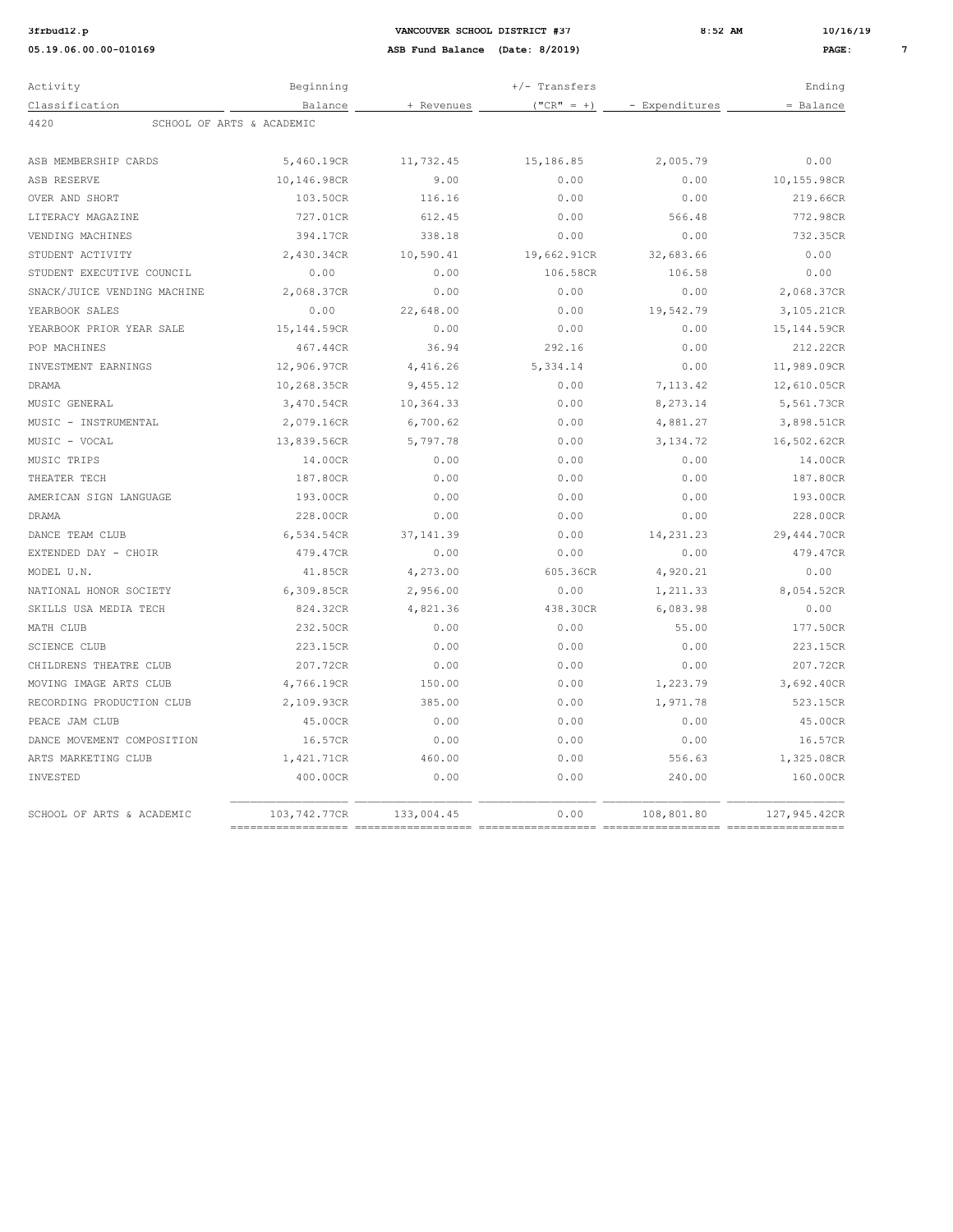**05.19.06.00.00-010169 ASB Fund Balance (Date: 8/2019) PAGE: 8**

**3frbud12.p VANCOUVER SCHOOL DISTRICT #37 8:52 AM 10/16/19**

| Activity                    | Beginning              | $+/-$ Transfers      |              |                    | Ending                 |  |
|-----------------------------|------------------------|----------------------|--------------|--------------------|------------------------|--|
| Classification              | Balance                | + Revenues           | $("CR" = +)$ | - Expenditures     | = Balance              |  |
| 4500<br>COLUMBIA RIVER HIGH |                        |                      |              |                    |                        |  |
|                             |                        |                      |              |                    |                        |  |
| ASB MEMBERSHIP CARDS        | 263.85CR               | 23,616.50            | 23,615.25    | 0.00               | 265.10CR               |  |
| ASB RESERVE                 | 34,113.06CR            | 3.00                 | 4,119.19     | 570.00             | 29,426.87CR            |  |
| OVER AND SHORT              | 280.04CR               | 118.16CR             | 0.00         | 0.00               | 161.88CR               |  |
| COLOR GUARD                 | 0.00                   | 315.00               | 161.04       | 0.00               | 153.96CR               |  |
| EDUCATIONAL FUND            | 1,082.16CR             | 0.00                 | 0.00         | 325.93             | 756.23CR               |  |
| RALLY SQUAD                 | 140.00CR               | 0.00                 | 272.30CR     | 101.68             | 310.62CR               |  |
| VENDING MACHINES            | 1,829.24CR             | 3,006.02             | 4,500.00     | 0.00               | 335.26CR               |  |
| STUDENT ACTIVITY            | 134.20CR               | 2.00                 | 1,146.45CR   | 897.65             | 385.00CR               |  |
| STUDENT EXECUTIVE COUNCIL   | 7,006.76CR             | 13,182.00            | 0.00         | 10,874.01          | 9,314.75CR             |  |
| STUDENT STORE               | 5,723.95CR             | 14,166.40            | 7,504.32     | 8,210.13           | 4,175.90CR             |  |
| YEARBOOK SALES              | 8,371.88CR             | 24,015.00            | 8,371.88     | 17,715.97          | 6,299.03CR             |  |
| YEARBOOK ADVERTISING        | 0.00                   | 0.00                 | 987.21CR     | 987.21             | 0.00                   |  |
| YEARBOOK PRIOR YEAR SALE    | 60.00CR                | 175.00               | 4,384.67CR   | 0.00               | 4,619.67CR             |  |
| INVESTMENT EARNINGS         | 2,449.78CR             | 6,935.43             | 8,193.53     | 0.00               | 1,191.68CR             |  |
| BASEBALL                    | 3,415.88CR             | 3,134.00             | 4,500.00CR   | 6,548.93           | 4,500.95CR             |  |
| BASKETBALL - BOYS           | 852.47CR               | 0.00                 | 550.00CR     | 360.48             | 1,041.99CR             |  |
| BASKETBALL - GIRLS          | 698.60CR               | 0.00                 | 550.00CR     | 360.49             | 888.11CR               |  |
| FOOTBALL                    | 0.00                   | 0.00                 | 1,385.21CR   | 1,385.21           | 0.00                   |  |
| GOLF - BOYS                 | 250.00CR               | 100.00CR             | 1,295.18CR   | 1,380.68           | 64.50CR                |  |
| GOLF - GIRLS                | 102.82CR               | 1,050.00             | 1,553.26CR   | 2,706.08           | 0.00                   |  |
| SWIMMING - BOYS             | 400.00CR               | 783.50               | 3,360.45CR   | 3,654.85           | 889.10CR               |  |
| SWIMMING - GIRLS            | 451.00CR               | 560.50               | 2,645.48CR   | 3,494.98           | 162.00CR               |  |
| TENNIS - BOYS               | 661.87CR               | 0.00                 | 550.00CR     | 71.59              | 1,140.28CR             |  |
| TENNIS - GIRLS              | 877.84CR               | 0.00                 | 550.00CR     | 346.79             | 1,081.05CR             |  |
| TRACK - BOYS                | 1.35CR                 | 0.00                 | 0.00         | 0.00               | 1.35CR                 |  |
| TRACK - GIRLS               | 5,430.09CR             | 2,895.00             | 882.76CR     | 9,207.85           | 0.00                   |  |
| CROSS COUNTRY               | 774.00CR               | 0.00                 | 250.00CR     | 300.00             | 724.00CR               |  |
| WRESTLING                   | 7,122.03CR             | 4,929.00             | 0.00         | 3,478.96           | 8,572.07CR             |  |
| VOLLEYBALL                  | 1,508.27CR             | 198.00               | 1,677.99CR   | 2,534.26           | 850.00CR               |  |
| GYMNASTICS                  | 2,067.19CR             | 1,925.00             | 500.00CR     | 1,343.00           | 3,149.19CR             |  |
| ATHLETIC PAYROLL            | 0.00                   | 0.00                 | 49,000.00CR  | 48,752.54          | 247.46CR               |  |
| ATHLETIC TOURNAMENTS        | 0.00                   | 4,055.88             | 40,010.71CR  | 44,066.59          | 0.00                   |  |
| ATHLETIC TRANSPORTATION     | 0.00                   | 1,709.28             | 40,000.00CR  | 39,901.82          | 1,807.46CR             |  |
| ATHLETIC SUPPLIES           | 51.83CR                | 582.53               | 1,000.00CR   | 1,072.57           | 561.79CR               |  |
| ATHLETIC UNIFORMS           | 372.33CR               | 150.00               | 0.00         | 0.00               | 522.33CR               |  |
| ATHLETIC RESERVE            | 38,601.67CR            | 0.00                 | 12,667.07    | 0.00               | 25,934.60CR            |  |
| COACHES CLINIC              | 0.00                   | 0.00                 | 2,858.30CR   | 2,858.30           | 0.00                   |  |
| LEAGUE EXPENSE              | 29.00CR                | 0.00                 | 4,800.00CR   | 4,812.00           | 17.00CR                |  |
| FEES/EXPENSES               | 0.00                   | 43,511.00            | 43,511.00    | 0.00               | 0.00                   |  |
| AWARDS                      | 587.55CR               | 0.00                 | 1,377.67CR   | 1,965.22           | 0.00                   |  |
| ADMISSIONS                  | 1,042.81CR             | 64,110.26            | 64,223.65    | 0.00               | 929.42CR               |  |
| SOFTBALL                    | 4,720.29CR             | 0.00                 | 1,000.00CR   | 1,662.23           | 4,058.06CR             |  |
| SOCCER - GIRLS              | 1,474.45CR             | 725.99               | 1,200.00CR   | 1,828.42           | 1,572.02CR             |  |
| BOWLING                     | 500.00CR               | 0.00                 | 280.00CR     | 530.00             | 250.00CR               |  |
| DRAMA                       | 1,327.57CR             | 0.00                 | 0.00         | 0.00               | 1,327.57CR             |  |
| HORTICULTURE                | 10,628.01CR            | 7,324.00             | 2,000.00     | 5,780.30           | 10,171.71CR            |  |
| MUSIC GENERAL               | 0.00                   | 930.00               | 350.00       | 475.00             | 105.00CR               |  |
| MUSIC - INSTRUMENTAL        | 43.02CR                | 6,742.70             | 3,863.92CR   | 10,649.64          | 0.00                   |  |
| MUSIC - VOCAL               | 991.00CR               | 70.00                | 0.00         | 245.74             | 815.26CR               |  |
| KNOWLEDGE BOWL              | 57.40CR                | 0.00                 | 0.00         | 0.00               | 57.40CR                |  |
| MOCK TRIAL                  | 1,012.65CR             | 630.00               | 0.00         | 1,435.70           | 206.95CR               |  |
| DECA - CO-OP I              | 350.00CR               | 10,715.00            | 7,504.32CR   | 18,569.32          | 0.00                   |  |
| AMERICAN SIGN LANGUAGE      | 64.65CR                | 0.00                 | 0.00         | 0.00               | 64.65CR                |  |
| MODEL U.N.<br>KEY CLUB      | 526.43CR<br>2,097.72CR | 1,716.63<br>1,325.00 | 0.00<br>0.00 | 1,863.59<br>777.35 | 379.47CR<br>2,645.37CR |  |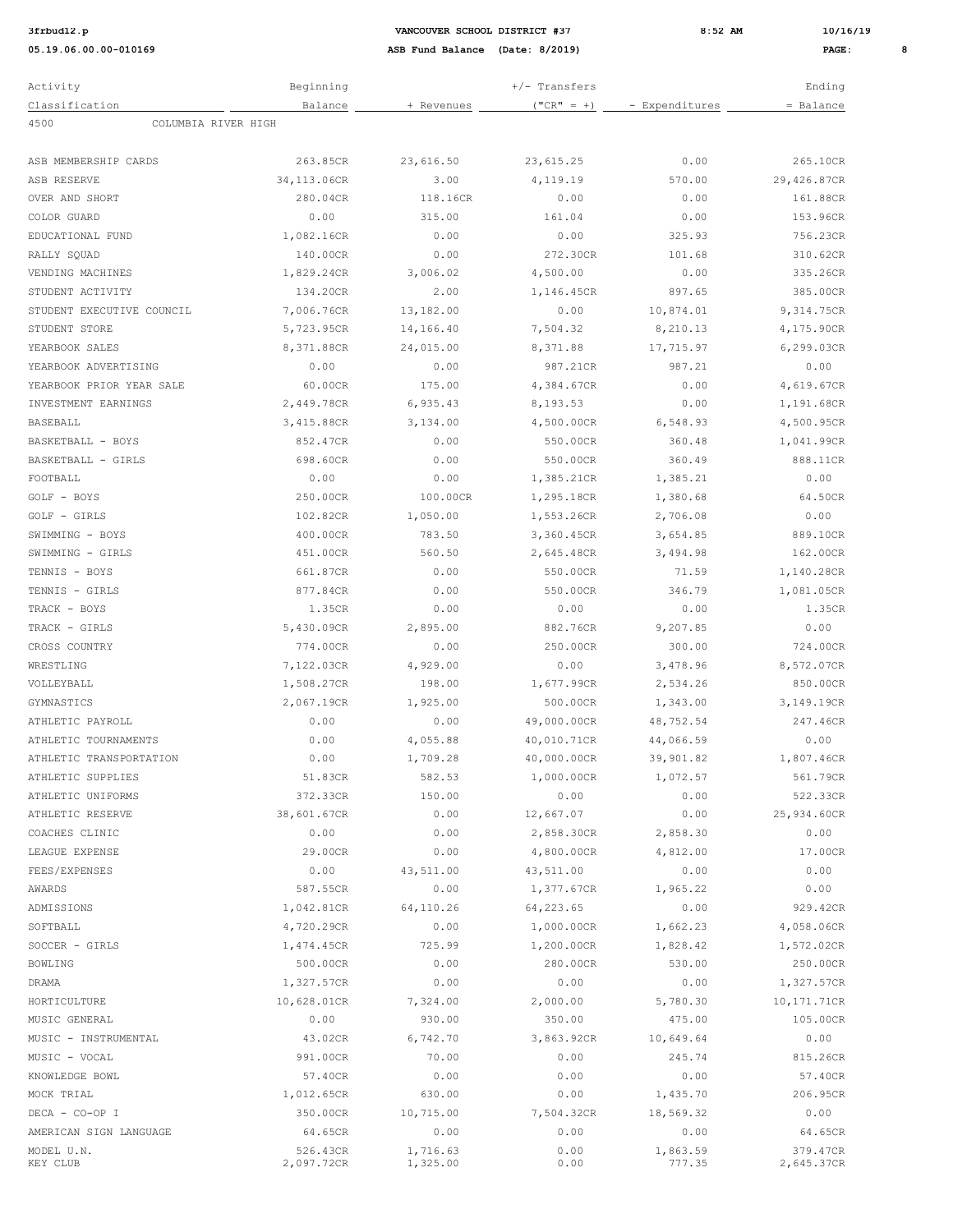| Activity                     | Beginning    |             | $+/-$ Transfers |                | Ending       |
|------------------------------|--------------|-------------|-----------------|----------------|--------------|
| Classification               | Balance      | + Revenues  | $("CR" = +)$    | - Expenditures | $=$ Balance  |
| 4500<br>COLUMBIA RIVER HIGH  |              |             |                 |                |              |
|                              |              |             |                 |                |              |
| NATIONAL HONOR SOCIETY       | 2,724.37CR   | 700.00      | 0.00            | 1,185.05       | 2,239.32CR   |
| NATIONAL HISTORY BOWL        | 437.48CR     | 400.00      | 0.00            | 424.57         | 412.91CR     |
| SKILLS USA MEDIA TECH        | 418.52CR     | 5,170.07    | 0.00            | 5,097.26       | 491.33CR     |
| EQUESTRIAN                   | 90.01CR      | 0.00        | 0.00            | 0.00           | 90.01CR      |
| SKILLS USA CHILD DEVELOPMENT | 0.00         | 255.00      | 171.55CR        | 426.55         | 0.00         |
| NATURAL HELPERS              | 43.25CR      | 0.00        | 0.00            | 0.00           | 43.25CR      |
| ROBOTICS CLUB                | 35.00CR      | 0.00        | 0.00            | 0.00           | 35.00CR      |
| RED CROSS                    | 214.90CR     | 0.00        | 0.00            | 0.00           | 214.90CR     |
| INTERACT                     | 110.01CR     | 0.00        | 0.00            | 0.00           | 110.01CR     |
| ARTS ACTIVITIES              | 0.00         | 5.00        | 0.00            | 0.00           | 5.00CR       |
| CHARITABLE DONATIONS         | 0.00         | 76, 165. 73 | 0.20CR          | 76, 165.93     | 0.00         |
| INVESTED                     | 0.70CR       | 890.00      | 890.70          | 0.00           | 0.00         |
| COLUMBIA RIVER HIGH          | 154,620.95CR | 328, 557.26 | 0.00            | 347, 402.42    | 135,775.79CR |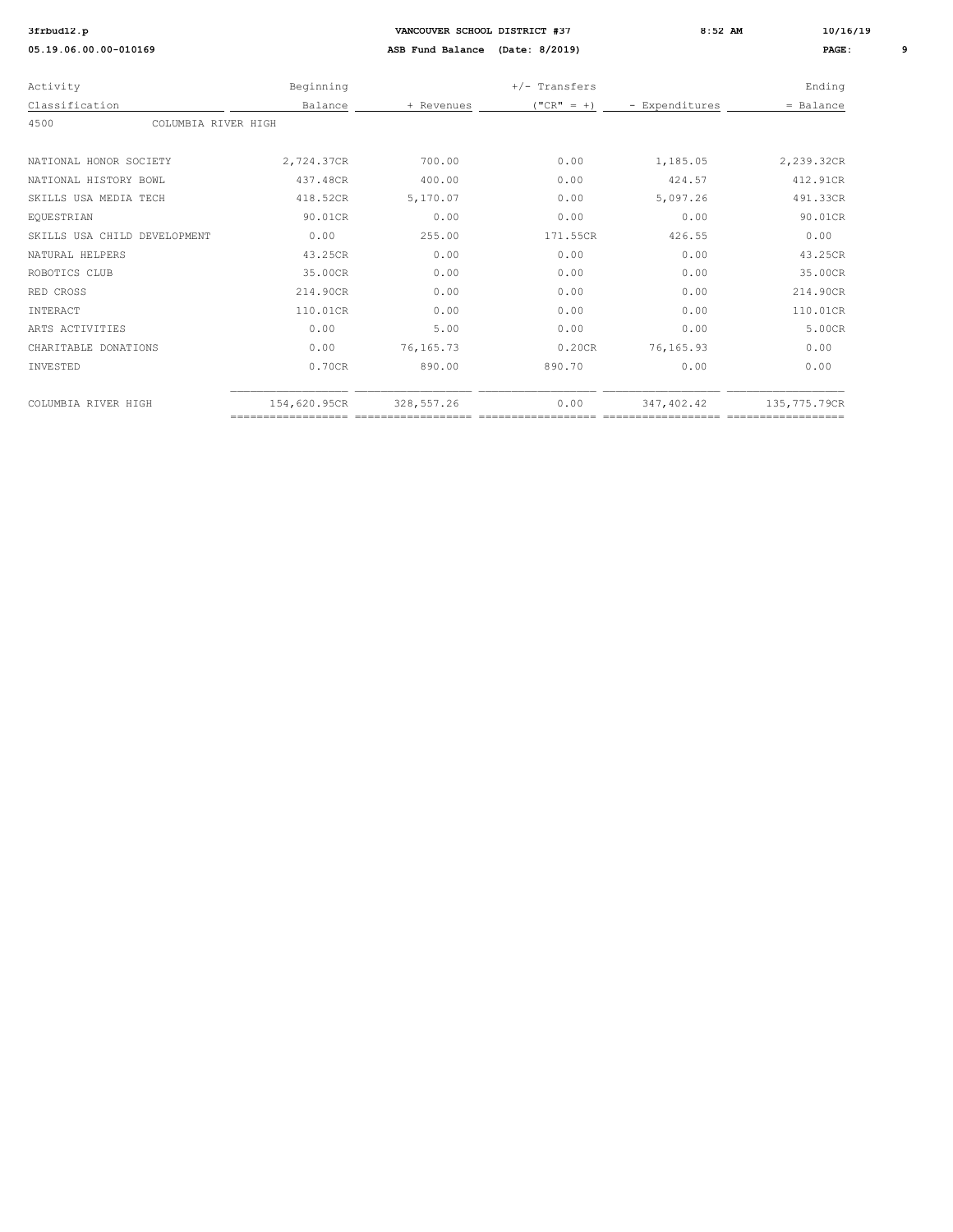**3:52 AM 10/16/19 12.9 12.9 12.9 12.9 12.9 12.9 12.9 12.9 12.9 12.9 12.9 12.9 12.9 12.9 12.9 12.9 12.9 12.9 12.9 12.9 12.9 12.9 12.9 12.9 12.9 12.9 12.9 12.9 12.9** 

| Activity                    | Beginning   |            | $+/-$ Transfers |                | Ending      |
|-----------------------------|-------------|------------|-----------------|----------------|-------------|
| Classification              | Balance     | + Revenues | $("CR" = +)$    | - Expenditures | = Balance   |
| 4510<br>FORT VANCOUVER HIGH |             |            |                 |                |             |
|                             |             |            |                 |                |             |
| ASB MEMBERSHIP CARDS        | 0.00        | 18,206.00  | 18,206.00       | 0.00           | 0.00        |
| ASB RESERVE                 | 23,104.68CR | 0.00       | 33,002.67CR     | 24,005.49      | 32,101.86CR |
| OVER AND SHORT              | 56.00CR     | 10.11      | 0.00            | 0.00           | 66.11CR     |
| VENDING MACHINES            | 0.00        | 2,883.86   | 2,883.86        | 0.00           | 0.00        |
| STUDENT EXECUTIVE COUNCIL   | 10,611.95CR | 14,683.83  | 1,365.77CR      | 16,762.55      | 9,899.00CR  |
| MARKETPLACE                 | 3,129.00CR  | 22,692.16  | 6,936.59        | 15,884.57      | 3,000.00CR  |
| YEARBOOK SALES              | 2,015.57CR  | 10,470.00  | 0.00            | 9,548.72       | 2,936.85CR  |
| YEARBOOK PRIOR YEAR SALE    | 65.00CR     | 45.00      | 0.00            | 0.00           | 110.00CR    |
| HONOR CORD                  | 0.00        | 287.00     | 0.00            | 0.00           | 287.00CR    |
| POP MACHINES                | 0.00        | 7,654.79   | 7,654.79        | 0.00           | 0.00        |
| INVESTMENT EARNINGS         | 526.94CR    | 3,464.97   | 177.00          | 0.00           | 3,814.91CR  |
| <b>BASEBALL</b>             | 0.00        | 0.00       | 430.51CR        | 430.51         | 0.00        |
| BASKETBALL - BOYS           | 0.00        | 2,945.25   | 0.00            | 0.00           | 2,945.25CR  |
| BASKETBALL - GIRLS          | 50.00CR     | 0.00       | 95.00CR         | 145.00         | 0.00        |
| GOLF - BOYS                 | 1.00CR      | 0.00       | 810.78CR        | 477.08         | 334.70CR    |
| GOLF - GIRLS                | 0.00        | 0.00       | 2,068.54CR      | 2,068.54       | 0.00        |
| SWIMMING - BOYS             | 504.00CR    | 0.00       | 711.88CR        | 1,215.88       | 0.00        |
| SWIMMING - GIRLS            | 0.00        | 0.00       | 1,064.98CR      | 1,064.98       | 0.00        |
| TENNIS - BOYS               | 0.00        | 25.00      | 338.16CR        | 338.16         | 25.00CR     |
| TRACK - BOYS                | 44.36CR     | 35.00      | 2,653.27CR      | 2,732.63       | 0.00        |
| TRACK - GIRLS               | 0.00        | 0.00       | 505.00CR        | 505.00         | 0.00        |
| CROSS COUNTRY               | 0.00        | 0.00       | 1,302.62CR      | 1,302.62       | 0.00        |
| WRESTLING                   | 0.00        | 0.00       | 2,231.84CR      | 2,231.84       | 0.00        |
| VOLLEYBALL                  | 0.00        | 0.00       | 450.00CR        | 450.00         | 0.00        |
| GYMNASTICS                  | 0.00        | 0.00       | 167.43CR        | 167.43         | 0.00        |
|                             |             |            |                 |                |             |
| ATHLETIC PAYROLL            | 0.00        | 0.00       | 43,333.19CR     | 43, 333.19     | 0.00        |
| ATHLETIC TOURNAMENTS        | 0.00        | 0.00       | 6,659.73CR      | 6,659.73       | 0.00        |
| ATHLETIC RESERVE            | 2,286.08CR  | 205.00     | 2,356.08        | 135.00         | 0.00        |
| FEES/EXPENSES               | 0.00        | 26,755.51  | 26,755.51       | 0.00           | 0.00        |
| AWARDS                      | 0.15CR      | 0.00       | 555.94CR        | 556.09         | 0.00        |
| ADMISSIONS                  | 0.00        | 34, 174.83 | 34, 174.83      | 0.00           | 0.00        |
| SOCCER - GIRLS              | 0.00        | 0.00       | 455.24CR        | 455.24         | 0.00        |
| BOWLING                     | 0.00        | 0.00       | 500.41CR        | 500.41         | 0.00        |
| CLASS OF FY                 | 4,160.25CR  | 2,265.56   | 60.89CR         | 60.89          | 6,425.81CR  |
| HORTICULTURE                | 12,582.40CR | 8,752.98   | 0.00            | 9,347.44       | 11,987.94CR |
| MUSIC GENERAL               | 1,355.17CR  | 510.00     | 729.40          | 0.00           | 1,135.77CR  |
| MUSIC - INSTRUMENTAL        | 447.61CR    | 835.00     | 729.40CR        | 1,630.59       | 381.42CR    |
| MUSIC - VOCAL               | 195.92CR    | 1,237.50   | 0.00            | 995.30         | 438.12CR    |
| KNOWLEDGE BOWL              | 0.00        | 252.00     | 0.00            | 235.00         | 17.00CR     |
| DRAMA                       | 798.68CR    | 2,548.34   | 0.00            | 1,685.94       | 1,661.08CR  |
| KEY CLUB                    | 855.32CR    | 1,815.27   | 1,117.68CR      | 2,755.00       | 1,033.27CR  |
| NATIONAL HONOR SOCIETY      | 805.00CR    | 2,759.35   | 640.00CR        | 2,123.49       | 2,080.86CR  |
| INTERNATIONAL CLUB          | 43.09CR     | 0.00       | 0.00            | 0.00           | 43.09CR     |
| SKILLS USA COMMERCIAL FOO   | 0.00        | 1,250.00   | 0.00            | 253.38         | 996.62CR    |
| SKILLS USA ART & PHOTO      | 493.93CR    | 1,616.00   | 487.76CR        | 2,563.40       | 34.29CR     |
| SKILLS USA ELECTRONICS      | 0.00        | 0.00       | 37.35CR         | 37.35          | 0.00        |
| SKILLS USA MARKETING        | 0.00        | 50.00      | 0.00            | 0.00           | 50.00CR     |
| CHEMISTRY CLUB              | 999.39CR    | 64.00      | 0.00            | 29.92          | 1,033.47CR  |
| <b>SCIENCE CLUB</b>         | 947.25CR    | 0.00       | 0.00            | 0.00           | 947.25CR    |
| RED CROSS                   | 4,365.00CR  | 6,405.00   | 0.00            | 5,661.42       | 5,108.58CR  |
| INVESTED                    | 0.00        | 2,050.00   | 1,901.98        | 148.02         | 0.00        |
|                             |             |            |                 |                |             |
| FORT VANCOUVER HIGH         | 70,443.74CR | 176,949.31 | 0.00            | 158,497.80     | 88,895.25CR |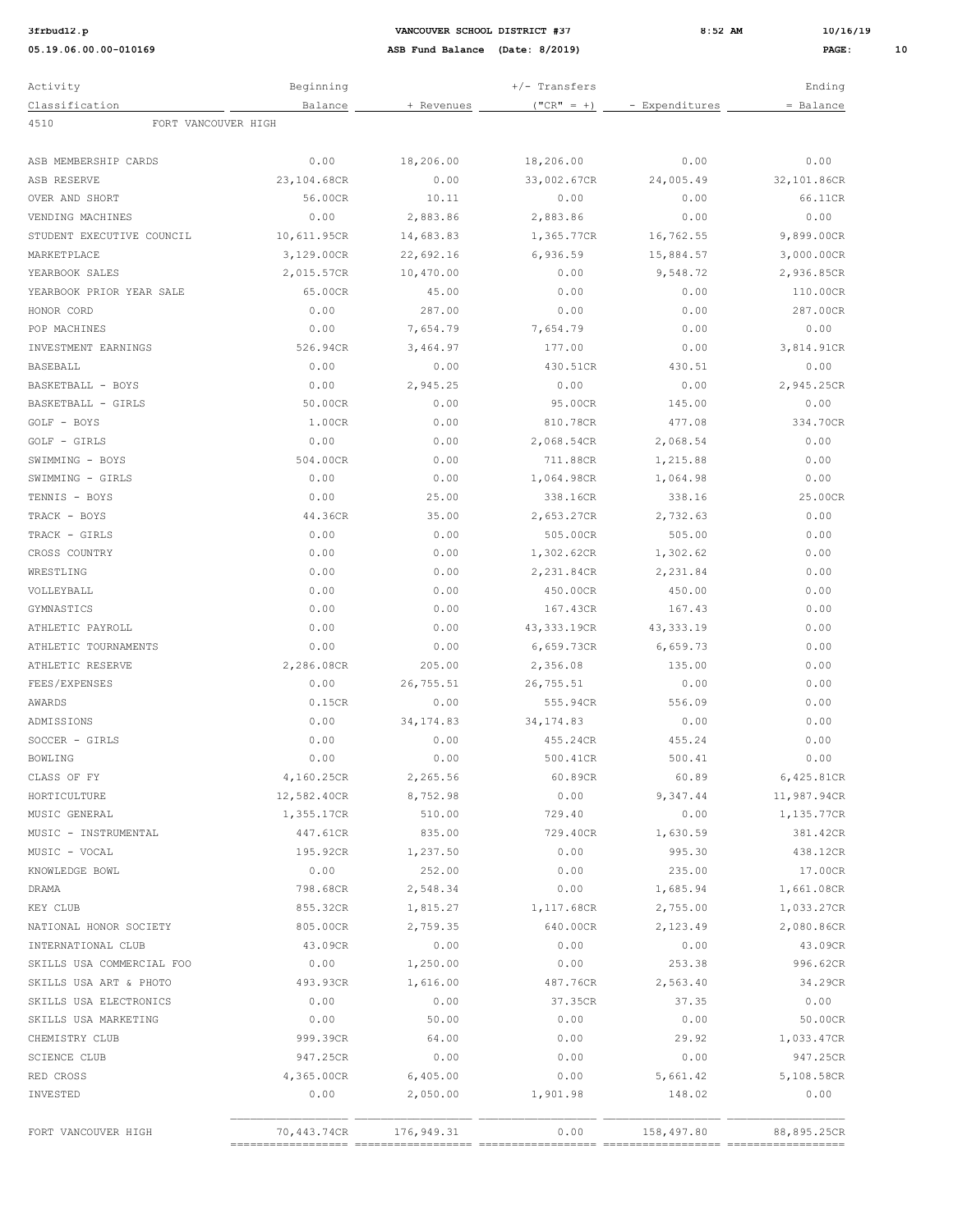**3:52 AM 10/16/19 12.02.19 12.02.19 8:52 AM 10/16/19** 

| Activity                           | Beginning                |                  | +/- Transfers |                 | Ending                 |
|------------------------------------|--------------------------|------------------|---------------|-----------------|------------------------|
| Classification                     | Balance                  | + Revenues       | $("CR" = +)$  | - Expenditures  | = Balance              |
| HUDSONS BAY HIGH<br>4520           |                          |                  |               |                 |                        |
|                                    |                          |                  |               |                 |                        |
| ASB MEMBERSHIP CARDS               | 58.00CR                  | 18,443.00        | 16,635.00     | 0.00            | 1,866.00CR             |
| ASB RESERVE                        | 0.00                     | 77.50            | 0.00          | 0.00            | 77.50CR                |
| <b>OVER AND SHORT</b>              | 4.45CR                   | 41.20CR          | 37.00CR       | 0.00            | 0.25CR                 |
| CONCESSIONS                        | 0.00                     | 3,917.46         | 1,799.94      | 1,973.93        | 143.59CR               |
| DANCE                              | 353.91CR                 | 0.00             | 0.00          | 0.00            | 353.91CR               |
| RALLY SOUAD                        | 293.74CR                 | 0.00             | 0.00          | 0.00            | 293.74CR               |
| STUDENT ACTIVITY                   | 0.00                     | 0.00             | 110.00CR      | 108.11          | 1.89CR                 |
| STUDENT EXECUTIVE COUNCIL          | 6,945.69CR               | 13,086.60        | 396.00CR      | 14,401.61       | 6,026.68CR             |
| STUDENT STORE                      | 376.37CR                 | 38,290.42        | 6,000.00      | 28,256.66       | 4,410.13CR             |
| MARKETPLACE                        | 4.75CR                   | 0.00             | 0.00          | 0.00            | 4.75CR                 |
| SNACK/JUICE VENDING MACHINE        | 60.09CR                  | 684.65           | 0.00          | 0.00            | 744.74CR               |
| YEARBOOK SALES                     | 29.22CR                  | 13,045.00        | 922.68CR      | 13,824.26       | 172.64CR               |
| YEARBOOK PRIOR YEAR SALE           | 220.00CR                 | 0.00             | 0.00          | 0.00            | 220.00CR               |
| POP MACHINES                       | 573.12CR                 | 4,803.68         | 3,045.68      | 0.00            | 2,331.12CR             |
| INVESTMENT EARNINGS                | 453.38CR                 | 2,789.60         | 0.00          | 0.00            | 3,242.98CR             |
| <b>BASEBALL</b>                    | 0.00                     | 0.00             | 1,300.00CR    | 1,287.85        | 12.15CR                |
| BASKETBALL - BOYS                  | 300.18CR                 | 0.00             | 67.00CR       | 366.27          | 0.91CR                 |
| BASKETBALL - GIRLS                 | 447.81CR                 | 339.55           | 1,215.70CR    | 1,434.93        | 568.13CR               |
| FOOTBALL                           | 0.03CR                   | 1,000.00         | 866.00CR      | 1,865.41        | 0.62CR                 |
| GOLF - BOYS                        | 1.00CR                   | 0.00             | 350.00CR      | 350.00          | 1.00CR                 |
| GOLF - GIRLS                       | 2.00CR                   | 0.00             | 28.00CR       | 29.01           | 0.99CR                 |
| SWIMMING - BOYS                    | 0.00                     | 329.00           | 1,800.00CR    | 2,127.54        | 1.46CR                 |
| SWIMMING - GIRLS                   | 0.00                     | 864.00           | 330.00CR      | 1,189.42        | 4.58CR                 |
| TENNIS - BOYS                      | 0.00                     | 0.00             | 170.00CR      | 169.06          | 0.94CR                 |
| TENNIS - GIRLS                     | 0.00                     | 0.00             | 270.00CR      | 268.45          | 1.55CR                 |
| TRACK - GIRLS                      | 0.00                     | 0.00             | 780.00CR      | 775.91          | 4.09CR                 |
| CROSS COUNTRY                      | 1,845.53CR               | 970.00           | 0.00          | 1,109.14        | 1,706.39CR             |
| WRESTLING                          | 293.61CR                 | 2,302.50         | 1,508.56CR    | 3,652.20        | 452.47CR               |
| VOLLEYBALL                         | 0.00                     | 535.00           | 601.00CR      | 1,135.00        | 1.00CR                 |
| GYMNASTICS                         | 590.00CR                 | 0.00             | 0.00          | 0.00            | 590.00CR               |
| ATHLETIC PAYROLL                   | 0.70CR                   | 0.00             | 40,600.00CR   | 40,468.68       | 132.02CR               |
| ATHLETIC TOURNAMENTS               | 0.31CR                   | 0.00             | 8,100.00CR    | 7,744.18        | 356.13CR               |
| ATHLETIC TRANSPORTATION            | 0.41CR                   | 0.00             | 8,400.00CR    | 8,041.79        | 358.62CR               |
| ATHLETIC RESERVE                   | 447.06CR                 | 916.56           | 10,650.00CR   | 11,986.57       | 27.05CR                |
| FEES/EXPENSES                      | 61.05CR                  | 30, 435.45       | 22,520.00     | 0.00            | 7,976.50CR             |
| ADMISSIONS                         | 173.13CR                 | 41,555.95        | 34,877.00     | 6,327.85        | 524.23CR               |
| SOCCER - BOYS                      | 165.71CR                 | 0.00             | 1,060.00CR    | 1,218.04        | 7.67CR                 |
| SOFTBALL                           | 0.00                     | 0.00             | 159.00CR      | 158.10          | 0.90CR                 |
| <b>BOWLING</b>                     | 146.38CR                 | 208.85           | 0.00          | 307.74          | 47.49CR                |
| MUSIC GENERAL                      | 99.98CR                  | 1,465.00         | 0.00          | 1,025.18        | 539.80CR               |
| MUSIC - INSTRUMENTAL               | 1,784.62CR               | 745.00           | 0.00          | 200.00          | 2,329.62CR             |
| MUSIC - VOCAL                      | 719.78CR                 | 410.00           | 0.00          | 329.37          | 800.41CR               |
| KNOWLEDGE BOWL                     | 504.55CR                 | 195.00           | 452.70CR      | 765.59          | 386.66CR               |
| MOCK TRIAL                         | 368.54CR                 | 0.00             | 0.00          | 0.00            | 368.54CR               |
| DEBATE                             | 497.81CR                 | 0.00             | 0.00          | 0.00            | 497.81CR               |
| DECA - CO-OP I                     | 2,722.73CR               | 3,658.96         | 6,000.00CR    | 12,340.48       | 41.21CR                |
| AMERICAN SIGN LANGUAGE             | 0.00                     | 597.75           | 308.56CR      | 838.23          | 68.08CR                |
| DRAMA                              | 1,968.11CR               | 1,042.00         | 0.00          | 880.57          | 2,129.54CR             |
| FRENCH CLUB                        | 62.66CR                  | 0.00             | 231.42CR      | 0.00            | 294.08CR               |
| FFA - FLORAL                       | 7,694.79CR               | 27,068.40        | 304.00CR      | 24, 222.59      | 10,844.60CR            |
| FUTURE FARMERS OF AMERICA          | 7,176.30CR               | 24,410.49        | 0.00          | 22,865.62       | 8,721.17CR             |
| S.T.A.N.D.                         | 130.49CR                 | 0.00             | 0.00          | 0.00            | 130.49CR               |
| WASHINGTON TEEN INSTITUTE          | 33.81CR                  | 0.00             | 0.00          | 0.00            | 33.81CR                |
| KEY CLUB<br>NATIONAL HONOR SOCIETY | 1,415.50CR<br>2,057.94CR | 332.00<br>250.00 | 0.00<br>0.00  | 895.23<br>58.62 | 852.27CR<br>2,249.32CR |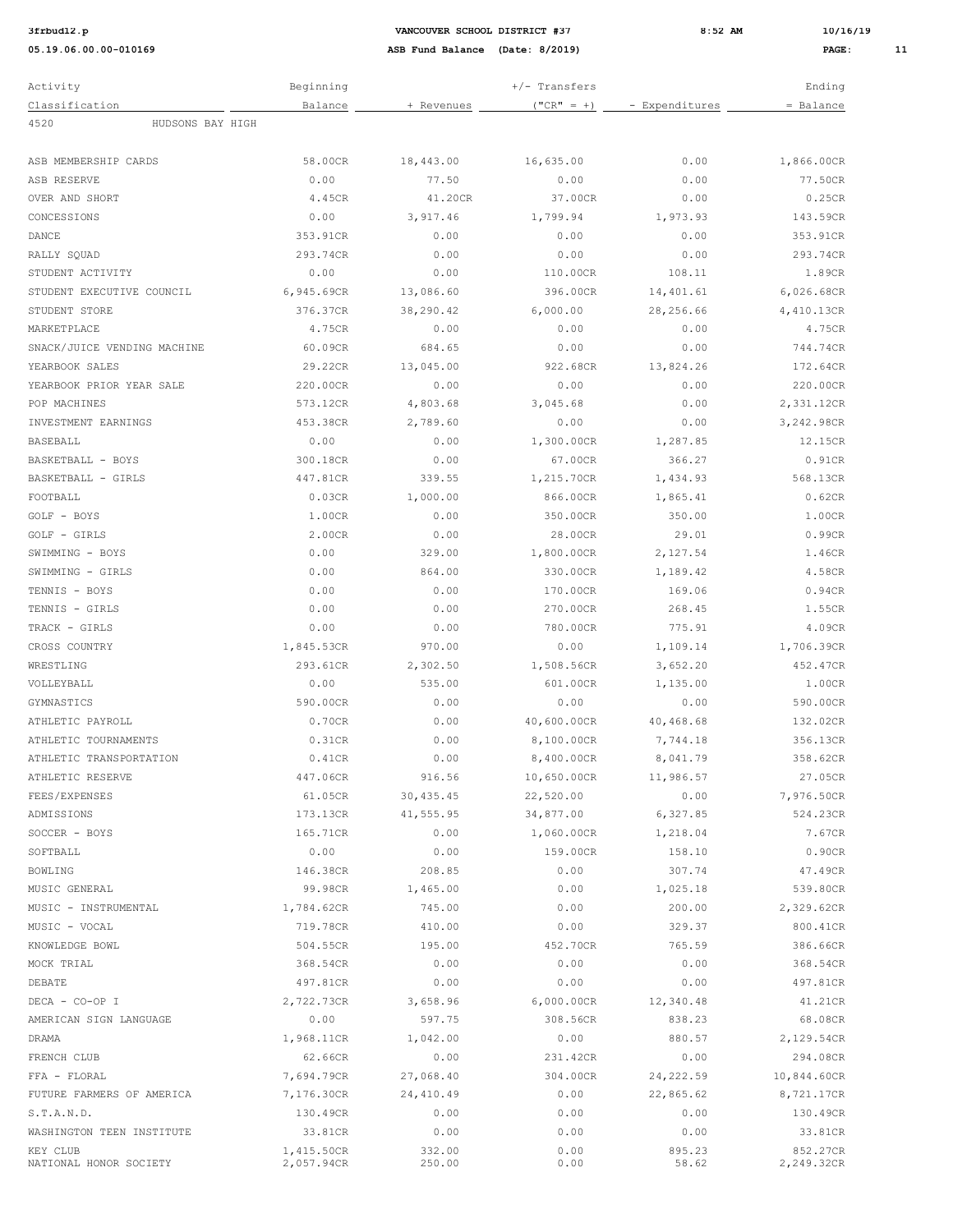|                  | VANCOUVER SCHOOL DISTRICT #37 |               |                |             | 10/16/19 |  |
|------------------|-------------------------------|---------------|----------------|-------------|----------|--|
|                  | ASB Fund Balance              |               |                | PAGE:       | 12       |  |
| Beginning        |                               | +/- Transfers |                | Ending      |          |  |
| Balance          | + Revenues                    | $("CR" = +)$  | - Expenditures | = Balance   |          |  |
| HUDSONS BAY HIGH |                               |               |                |             |          |  |
| 521.64CR         | 110.00                        | 0.00          | 78.68          | 552.96CR    |          |  |
| 38.97CR          | 0.00                          | 0.00          | 0.00           | 38.97CR     |          |  |
| 1,153.01CR       | 0.00                          | 0.00          | 0.00           | 1,153.01CR  |          |  |
| 500.00CR         | 0.00                          | 0.00          | 0.00           | 500.00CR    |          |  |
| 10.00CR          | 0.00                          | 0.00          | 0.00           | 10.00CR     |          |  |
| 0.00             | 38,044.57                     | 0.00          | 37,810.95      | 233.62CR    |          |  |
| 0.00             | 2,140.00                      | 2,140.00      | 0.00           | 0.00        |          |  |
| 43,308.86CR      | 275,022.74                    | 0.00          | 252,888.82     | 65,442.78CR |          |  |
|                  |                               |               | (Date: 8/2019) | $8:52$ AM   |          |  |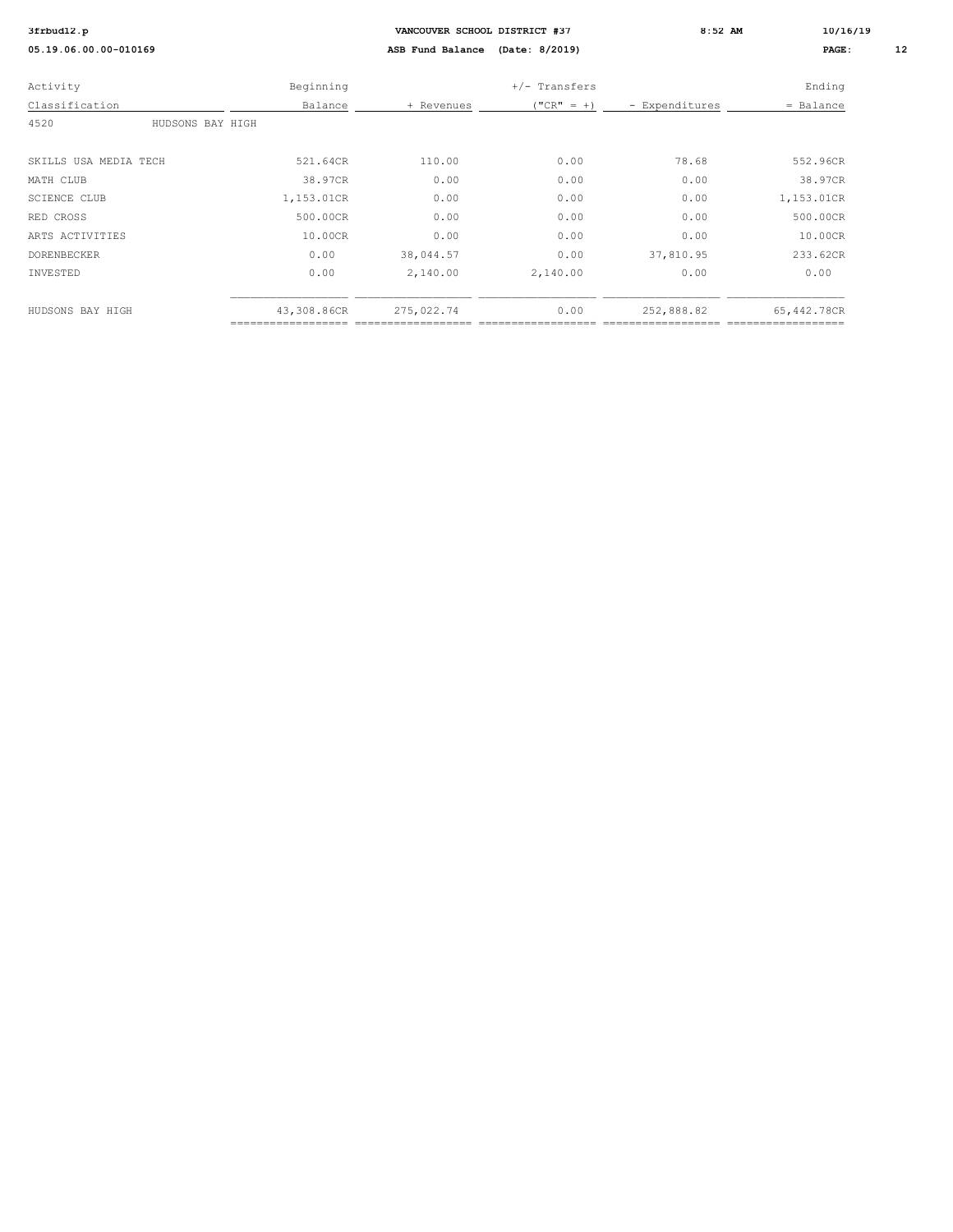| 3frbud12. |  |
|-----------|--|
|           |  |

**3:52 AM 10/16/19 12.02.19 12.02.19 8:52 AM 10/16/19 05.19.06.00.00-010169 ASB Fund Balance (Date: 8/2019) PAGE: 13**

| Activity                                        | Beginning            |                    | +/- Transfers |                    | Ending                 |
|-------------------------------------------------|----------------------|--------------------|---------------|--------------------|------------------------|
| Classification                                  | Balance              | + Revenues         | $("CR" = +)$  | - Expenditures     | = Balance              |
| 4530<br>SKYVIEW HIGH                            |                      |                    |               |                    |                        |
|                                                 |                      |                    |               |                    |                        |
| ASB MEMBERSHIP CARDS                            | 0.00                 | 38,893.00          | 38,650.00     | 0.00               | 243.00CR               |
| ASB RESERVE                                     | 1.42CR               | 543.45             | 2,000.00CR    | 1,676.10           | 868.77CR               |
| OVER AND SHORT                                  | 162.89CR             | 7.40CR             | 0.00          | 0.00               | 155.49CR               |
| DANCE                                           | 214.75CR             | 950.00             | 0.00          | 195.00             | 969.75CR               |
| RALLY SQUAD                                     | 6,473.05CR           | 16, 125.75         | 5,170.00      | 17, 427.65         | 1.15CR                 |
| VENDING MACHINES                                | 0.09CR               | 598.23             | 500.00        | 0.00               | 98.32CR                |
| STUDENT EXECUTIVE COUNCIL                       | 126.68CR             | 30,807.34          | 13,000.00     | 14,845.24          | 3,088.78CR             |
| STUDENT STORE                                   | 3,468.01CR           | 29,346.85          | 15,100.00     | 15,636.96          | 2,077.90CR             |
| MARKETPLACE                                     | 1,120.39CR           | 11,465.25          | 500.00        | 9,957.04           | 2,128.60CR             |
| SNACK/JUICE VENDING MACHINE                     | 226.12CR             | 797.08             | 1,000.00      | 0.00               | 23.20CR                |
| YEARBOOK SALES                                  | 3,213.68CR           | 41,372.00          | 80.00CR       | 33,756.23          | 10,909.45CR            |
| POP MACHINES                                    | 0.00                 | 8,901.71           | 8,900.00      | 0.00               | 1.71CR                 |
| INVESTMENT EARNINGS                             | 173.05CR             | 3,357.09           | 2,191.61      | 0.00               | 1,338.53CR             |
|                                                 |                      |                    |               | 3,798.16           |                        |
| BASEBALL                                        | 0.00                 | 1,938.69           | 2,020.00CR    |                    | 160.53CR               |
| BASKETBALL - BOYS                               | 0.11CR               | 2,437.74           | 6,065.00CR    | 8,407.57           | 95.28CR                |
| BASKETBALL - GIRLS                              | 80.50CR              | 50.00              | 2,260.00CR    | 1,869.53           | 520.97CR               |
| FOOTBALL                                        | 0.00                 | 5,286.48           | 7,300.00CR    | 12,286.76          | 299.72CR               |
| GOLF - BOYS                                     | 3.71CR               | 0.00               | 2,825.00CR    | 2,819.94           | 8.77CR                 |
| GOLF - GIRLS                                    | 6.00CR               | 0.00               | 2,713.00CR    | 2,716.95           | 2.05CR                 |
| SWIMMING - BOYS                                 | 23.74CR              | 0.00               | 1,900.00CR    | 1,850.86           | 72.88CR                |
| SWIMMING - GIRLS                                | 50.73CR              | 0.00               | 2,500.00CR    | 2,541.63           | 9.10CR                 |
| TENNIS - BOYS                                   | 43.00CR              | 24.00              | 550.00CR      | 581.65             | 35.35CR                |
| TENNIS - GIRLS                                  | 12.25CR              | 0.00               | 700.00CR      | 328.29             | 383.96CR               |
| TRACK - BOYS                                    | 0.00                 | 495.00             | 1,000.00CR    | 886.37             | 608.63CR               |
| TRACK - GIRLS                                   | 8.88CR               | 25.00              | 1,200.00CR    | 911.38             | 322.50CR               |
| CROSS COUNTRY                                   | 0.00                 | 742.82             | 1,600.00CR    | 2,311.43           | 31.39CR                |
| WRESTLING                                       | 40.00CR              | 696.91             | 5,216.00CR    | 5,425.44           | 527.47CR               |
| VOLLEYBALL                                      | 0.00                 | 524.07             | 1,500.00CR    | 1,468.24           | 555.83CR               |
| GYMNASTICS                                      | 0.00                 | 0.00               | 400.00CR      | 399.31             | 0.69CR                 |
| ATHLETIC PAYROLL                                | 1,895.41CR           | 2,741.64           | 40,800.00CR   | 43, 345.77         | 2,091.28CR             |
| ATHLETIC TOURNAMENTS                            | 0.88CR               | 2,742.44           | 50,700.00CR   | 53,406.19          | 37.13CR                |
| ATHLETIC TRANSPORTATION                         | 367.71CR             | 828.00             | 10,650.00CR   | 11,841.67          | 4.04CR                 |
| ATHLETIC UNIFORMS                               | 0.00                 | 175.00             | 0.00          | 0.00               | 175.00CR               |
| ATHLETIC RESERVE                                | 548.96CR             | 8,446.76           | 26,041.30CR   | 12,816.84          | 22,220.18CR            |
| COACHES CLINIC                                  | 0.00                 | 0.00               | 1,020.00CR    | 1,015.65           | 4.35CR                 |
| FEES/EXPENSES                                   | 182.43CR             | 56,266.84          | 56,449.27     | 0.00               | 0.00                   |
| ADMISSIONS                                      | 4.85CR               | 49,751.22          | 45,296.00     | 1,728.09           | 2,731.98CR             |
| SOCCER - BOYS                                   | 0.00                 | 20.00              | 1,300.00CR    | 1,284.38           | 35.62CR                |
| SOFTBALL                                        | 113.21CR             | 0.00               | 1,450.00CR    | 1,444.62           | 118.59CR               |
| SOCCER - GIRLS                                  | 117.00CR             | 0.00               | 610.00CR      | 679.57             | 47.43CR                |
| <b>BOWLING</b>                                  | 387.37CR             | 0.00               | 0.00          | 87.38              | 299.99CR               |
| CLASS OF FY                                     | 2,759.11CR           | 0.00               | 0.00          | 0.00               | 2,759.11CR             |
|                                                 |                      | 8, 411.71          |               |                    |                        |
| MUSIC GENERAL                                   | 0.62CR               |                    | 4,805.00CR    | 13, 178.63         | 38.70CR                |
| MUSIC - INSTRUMENTAL                            | 5,813.95CR           | 6,959.50           | 35.00CR       | 6,057.48           | 6,750.97CR             |
| MUSIC - VOCAL                                   | 1,185.30CR           | 9,634.64           | 1,105.00      | 373.75             | 9,341.19CR             |
| KNOWLEDGE BOWL                                  | 131.75CR             | 485.00             | 0.00          | 455.43             | 161.32CR               |
| DEBATE                                          | 0.00                 | 1,400.00           | 0.00          | 952.00             | 448.00CR               |
| $DECA - CO-OP I$                                | 3.88CR               | 2,207.38           | 8,600.00CR    | 10,798.40          | 12.86CR                |
| AMERICAN SIGN LANGUAGE                          | 855.83CR             | 554.14             | 0.00          | 594.12             | 815.85CR               |
| DRAMA                                           | 4,648.97CR           | 3,128.00           | 0.00          | 2,326.14           | 5,450.83CR             |
| FRENCH CLUB                                     | 209.77CR             | 869.00             | 0.00          | 823.39             | 255.38CR               |
| MODEL U.N.                                      | 146.00CR             | 696.45             | 105.00CR      | 496.70             | 450.75CR               |
| KEY CLUB                                        | 414.63CR             | 720.59             | 0.00          | 980.00             | 155.22CR               |
| NATIONAL HONOR SOCIETY<br>SKILLS USA MEDIA TECH | 1,303.10CR<br>0.13CR | 1,400.00<br>840.00 | 0.00<br>0.00  | 1,296.04<br>737.24 | 1,407.06CR<br>102.89CR |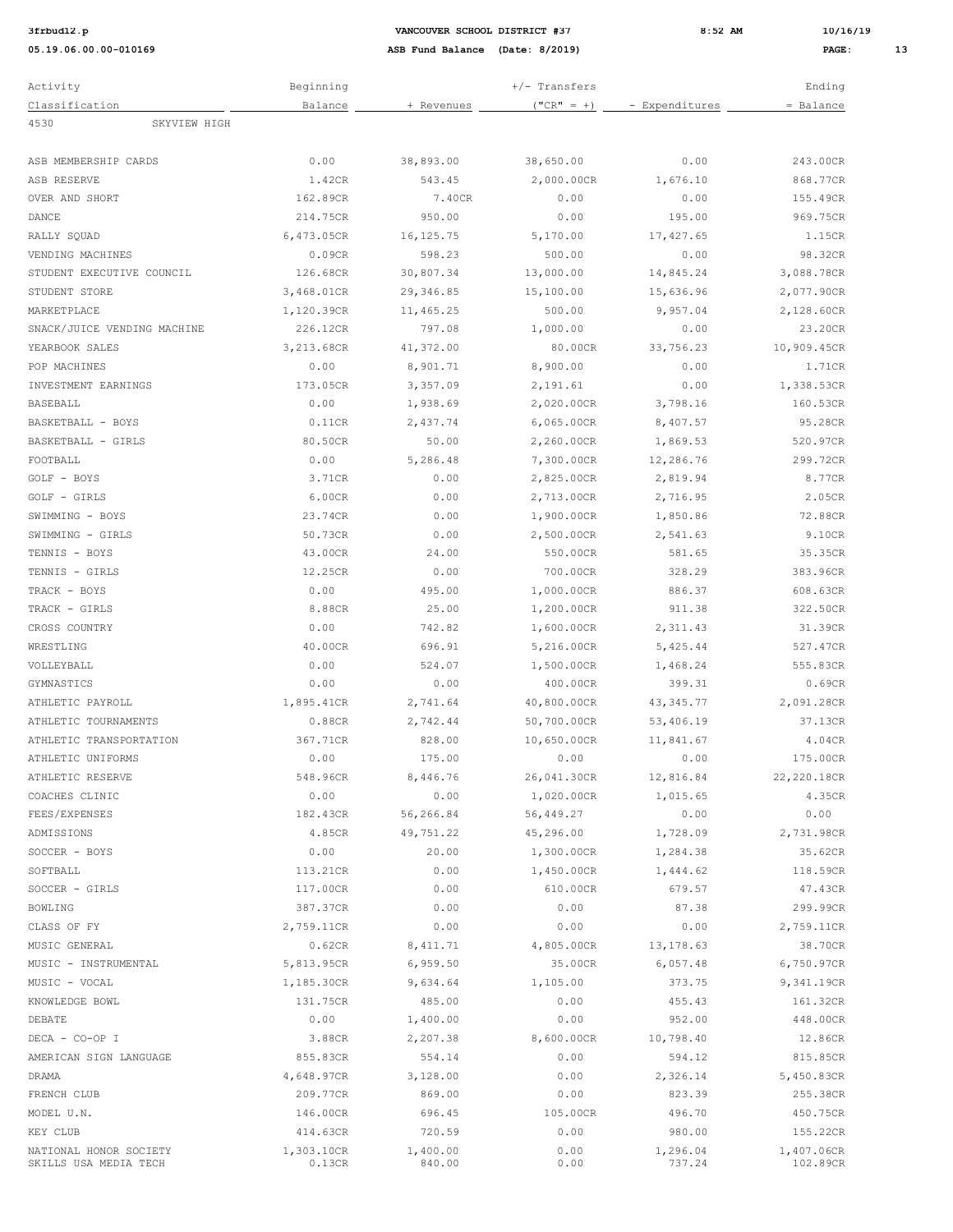| 3frbud12.p            |             | VANCOUVER SCHOOL DISTRICT #37 |                |                | $8:52$ AM   | 10/16/19 |  |
|-----------------------|-------------|-------------------------------|----------------|----------------|-------------|----------|--|
| 05.19.06.00.00-010169 |             | ASB Fund Balance              | (Date: 8/2019) |                | PAGE:       | 14       |  |
| Activity              | Beginning   |                               | +/- Transfers  |                | Ending      |          |  |
| Classification        | Balance     | + Revenues                    | $("CR" = +)$   | - Expenditures | = Balance   |          |  |
| 4530<br>SKYVIEW HIGH  |             |                               |                |                |             |          |  |
|                       |             |                               |                |                |             |          |  |
| EQUESTRIAN            | 372.35CR    | 0.00                          | 0.00           | 0.00           | 372.35CR    |          |  |
| MATH CLUB             | 3,921.23CR  | 175.00                        | 0.00           | 0.00           | 4,096.23CR  |          |  |
| ROBOTICS CLUB         | 501.01CR    | 28,397.15                     | 931.58CR       | 29,829.74      | 0.00        |          |  |
| RED CROSS             | 221.61CR    | 0.00                          | 0.00           | 0.00           | 221.61CR    |          |  |
| CHARITABLE DONATIONS  | 0.00        | 9,295.00                      | 0.00           | 8,974.89       | 320.11CR    |          |  |
| INVESTED              | 0.00        | 1,110.00                      | 1,015.00       | 0.00           | 95.00CR     |          |  |
|                       |             |                               |                |                |             |          |  |
| SKYVIEW HIGH          | 41,556.11CR | 392,626.52                    | 0.00           | 347,621.84     | 86,560.79CR |          |  |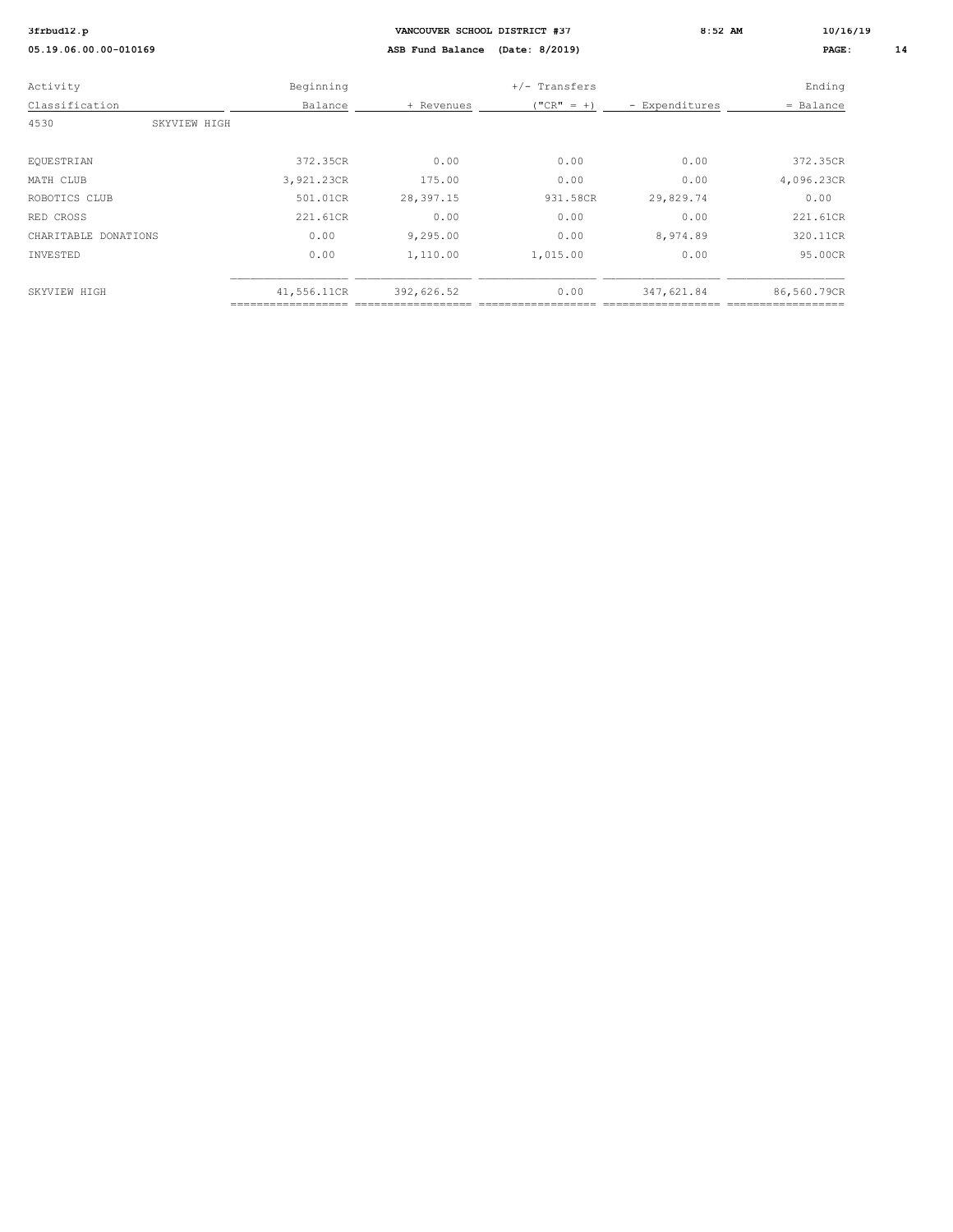| Activity                            | Beginning   |            | $+/-$ Transfers |                | Ending      |
|-------------------------------------|-------------|------------|-----------------|----------------|-------------|
| Classification                      | Balance     | + Revenues | $("CR" = +)$    | - Expenditures | $=$ Balance |
| 4540<br>VANCOUVER ITECH PREPARATORY |             |            |                 |                |             |
| ASB MEMBERSHIP CARDS                | 9,639.05CR  | 4,920.00   | 0.00            | 0.00           | 14,559.05CR |
| ASB RESERVE                         | 5,882.73CR  | 33.00      | 2,544.19        | 504.30         | 2,867.24CR  |
| <b>OVER AND SHORT</b>               | 4.80CR      | 0.25       | 0.00            | 0.00           | 5.05CR      |
| STUDENT EXECUTIVE COUNCIL           | 782.56CR    | 7,691.09   | 777.11CR        | 8,405.60       | 845.16CR    |
| YEARBOOK SALES                      | 1,529.96CR  | 12,029.50  | 3,866.70CR      | 12,802.17      | 4,623.99CR  |
| YEARBOOK PRIOR YEAR SALE            | 3,866.70CR  | 0.00       | 3,866.70        | 0.00           | 0.00        |
| INVESTMENT EARNINGS                 | 1,812.46CR  | 1,268.38   | 0.00            | 0.00           | 3,080.84CR  |
| KEY CLUB                            | 674.18CR    | 135.00     | 0.00            | 137.50         | 671.68CR    |
| NATIONAL HONOR SOCIETY              | 35.00CR     | 794.20     | 0.00            | 385.00         | 444.20CR    |
| HISTORY CLUB                        | 0.00        | 2,085.00   | 1,767.08CR      | 3,734.53       | 117.55CR    |
| <b>SCIENCE CLUB</b>                 | 1,696.15CR  | 0.00       | 0.00            | 0.00           | 1,696.15CR  |
| ROBOTICS CLUB                       | 0.00        | 8,264.30   | 1,858.06CR      | 9,524.33       | 598.03CR    |
| TECHNOLOGY STUDENTS ASSOCIATIO      | 1,858.06CR  | 0.00       | 1,858.06        | 0.00           | 0.00        |
| INVESTED                            | 35.35CR     | 88.00      | 0.00            | 0.00           | 123.35CR    |
| VANCOUVER ITECH PREPARATORY         | 27,817.00CR | 37,308.72  | 0.00            | 35, 493. 43    | 29,632.29CR |